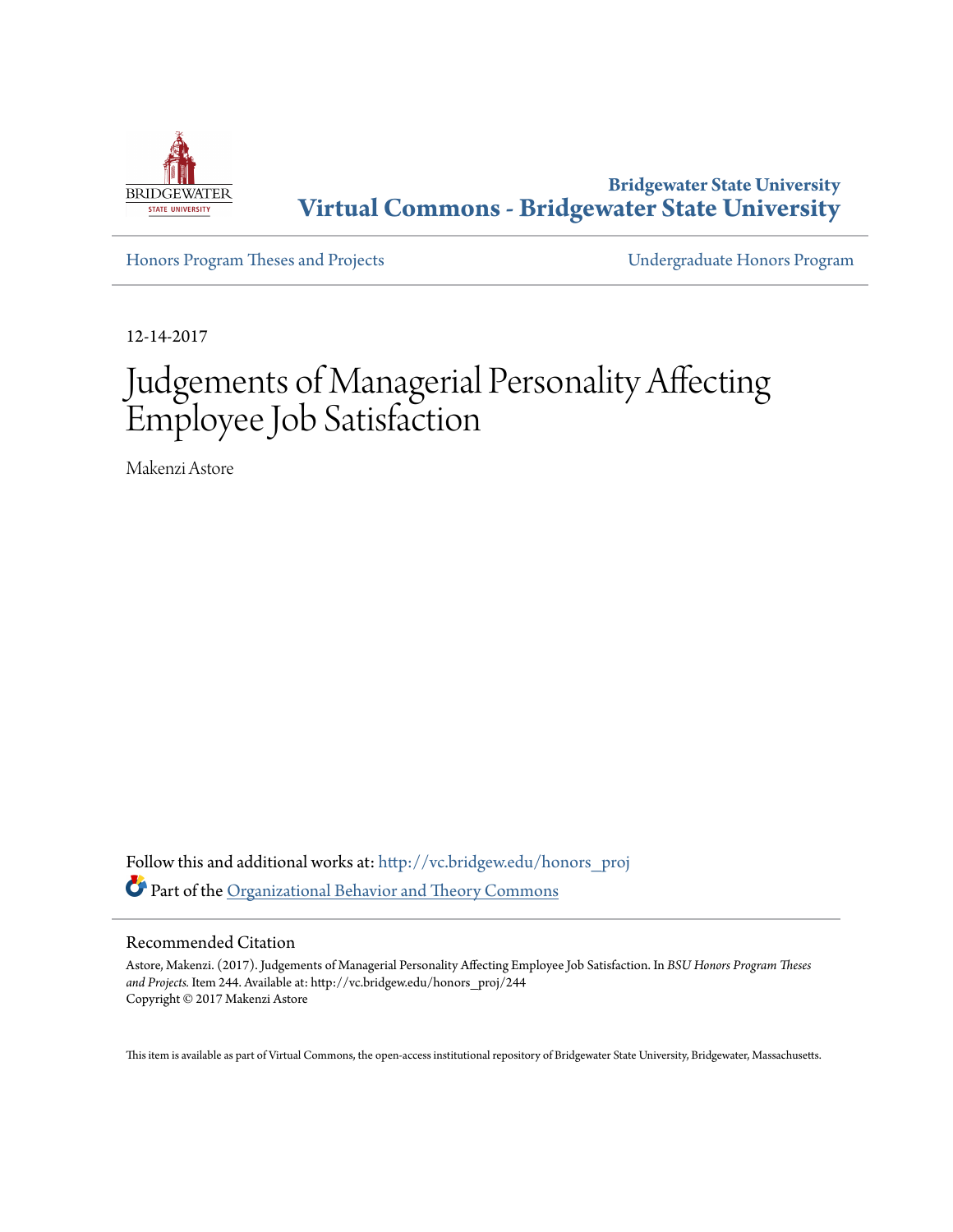Judgements of Managerial Personality Affecting Employee Job Satisfaction

Makenzi Astore

Submitted in Partial Completion of the Requirements for Commonwealth Honors in Management

Bridgewater State University

December 14, 2017

Dr. Todd Harris, Thesis Director Dr. Jakari Griffith, Committee Member Dr. Peter Sietins, Committee Member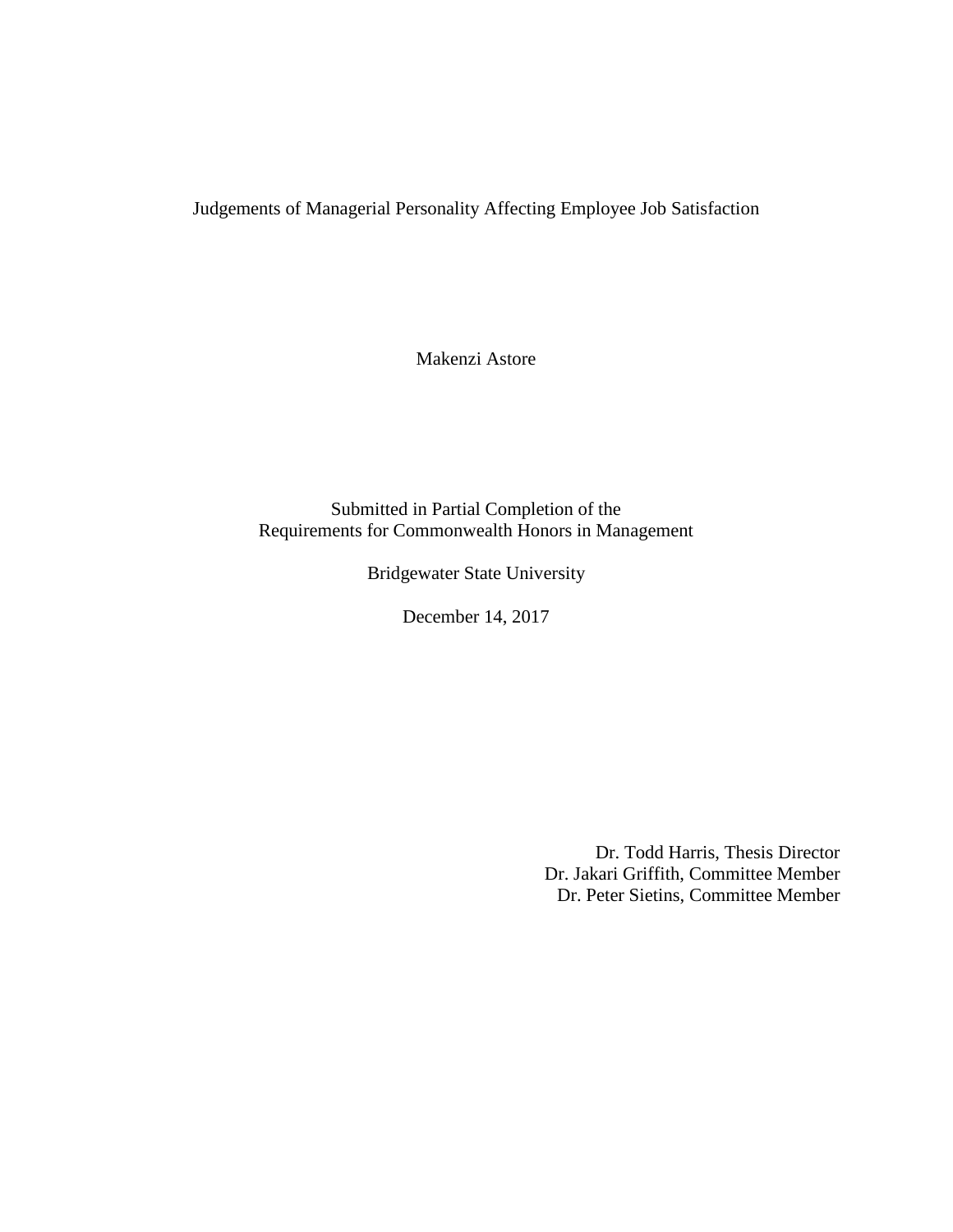Judgements of Managerial Personality Affecting Employee Job Satisfaction

Makenzi L. Astore

Bridgewater State University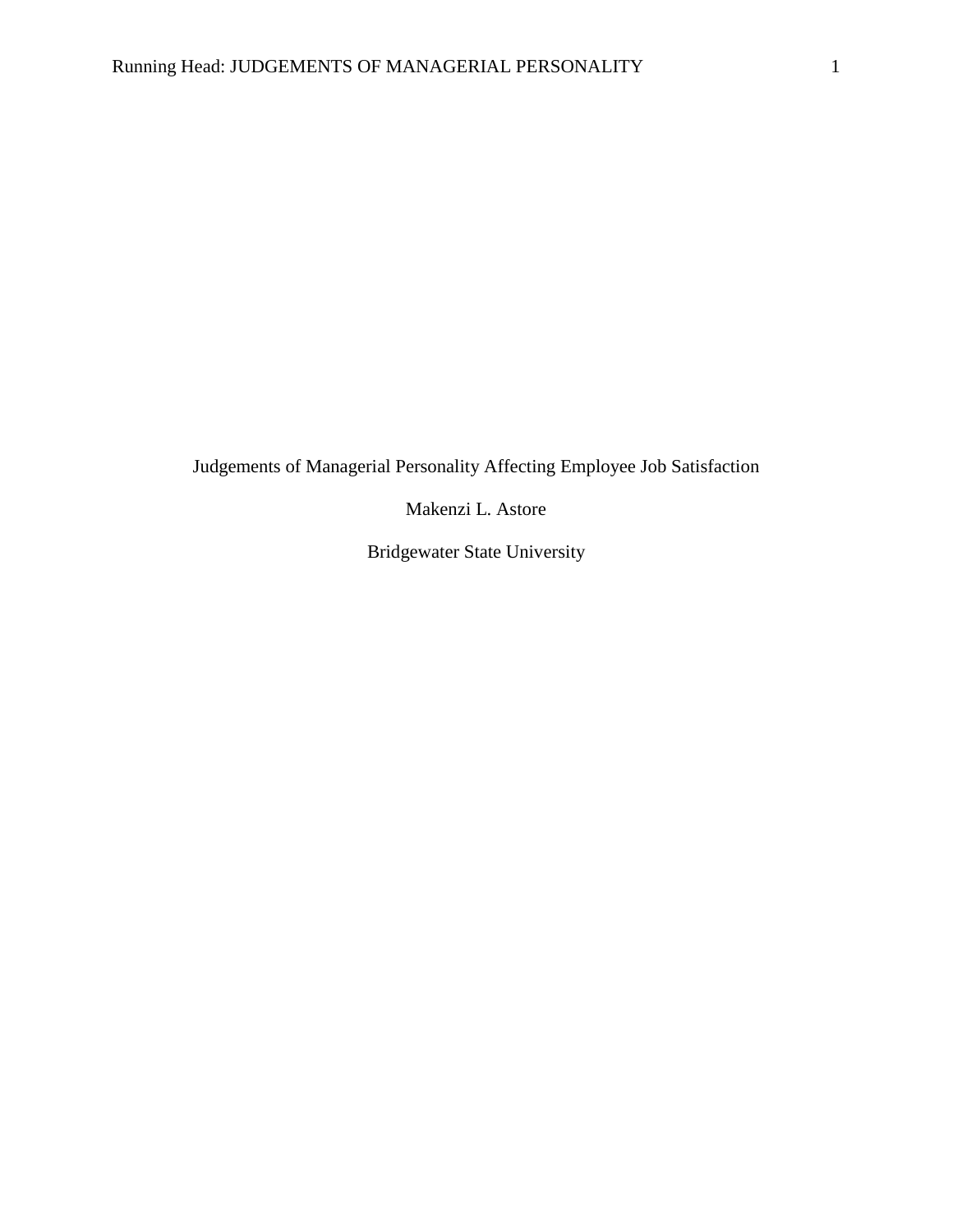| 2.          |             |                                                                         |  |
|-------------|-------------|-------------------------------------------------------------------------|--|
| 3.          |             |                                                                         |  |
| 4.          |             |                                                                         |  |
|             |             |                                                                         |  |
|             |             | b. Recruitment based on decisions from both applicants and recruiters10 |  |
|             |             |                                                                         |  |
|             | $d_{\cdot}$ |                                                                         |  |
|             | e.          |                                                                         |  |
|             |             |                                                                         |  |
|             |             |                                                                         |  |
|             |             |                                                                         |  |
|             |             |                                                                         |  |
|             |             |                                                                         |  |
| 2.          |             |                                                                         |  |
| 3.          |             |                                                                         |  |
|             |             |                                                                         |  |
|             |             |                                                                         |  |
|             |             |                                                                         |  |
| 5.          |             |                                                                         |  |
|             |             |                                                                         |  |
|             |             |                                                                         |  |
|             | a.          |                                                                         |  |
|             |             |                                                                         |  |
| $2_{\cdot}$ |             |                                                                         |  |
|             | $a_{-}$     |                                                                         |  |
|             |             |                                                                         |  |
|             |             |                                                                         |  |
|             | $a_{-}$     |                                                                         |  |
|             |             |                                                                         |  |
|             |             |                                                                         |  |
|             |             |                                                                         |  |
|             |             |                                                                         |  |
|             |             |                                                                         |  |
|             |             |                                                                         |  |
|             |             |                                                                         |  |
|             |             |                                                                         |  |

# Table of Contents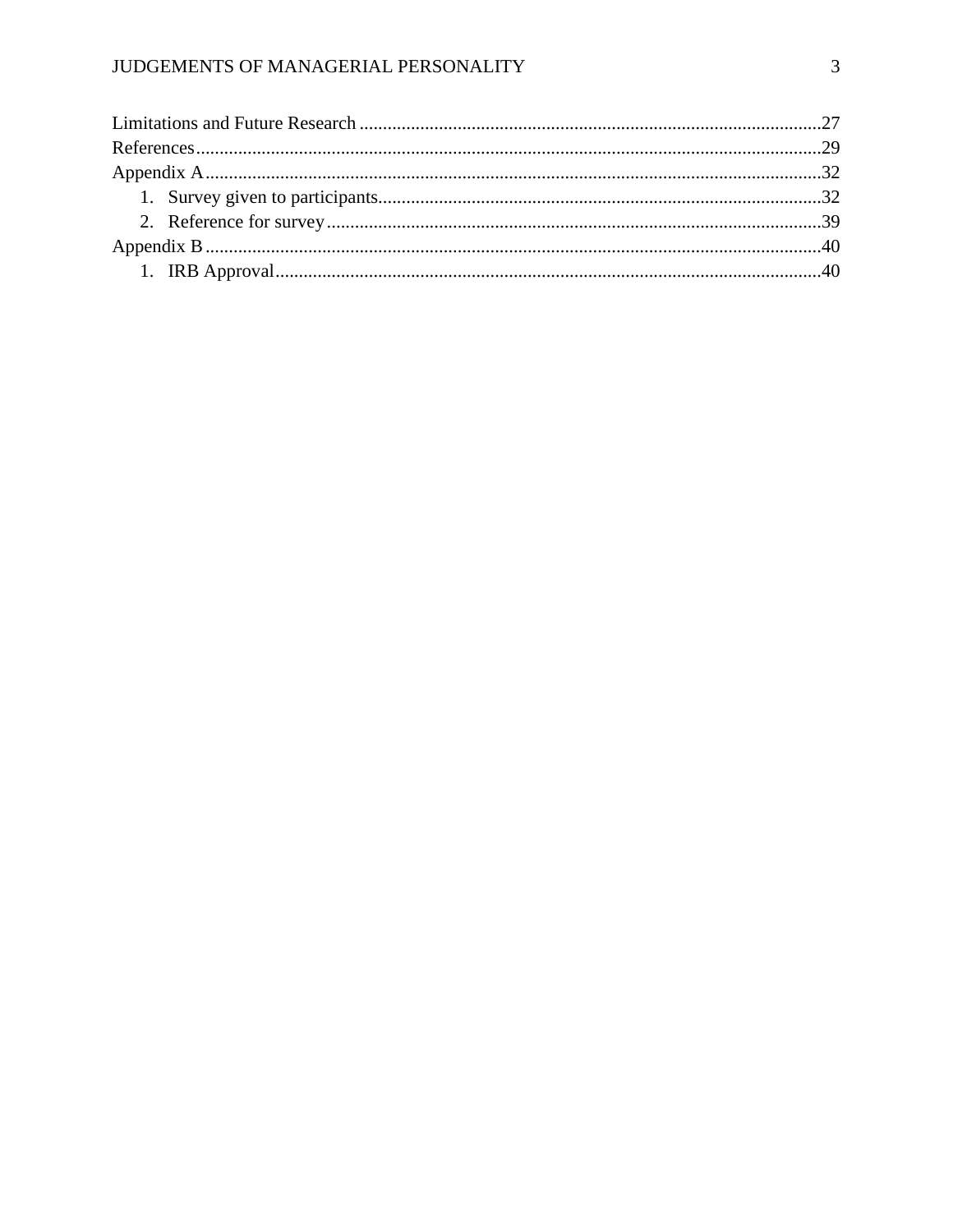#### Abstract

Personality is the configuration of thought, emotions and behaviors (Funder, 2013). Locke argues that job satisfaction is a positive state that derives from appraisal of a job experience (as cited in Ilies & Judge, 2004, p. 367). Job satisfaction has consistently been shown to affect productivity. The purpose of this study was to determine if employee judgements of managerial personality characteristics contribute to the overall satisfaction of the employee. I surveyed 79 individuals from the Bridgewater State University community and beyond, each being at least 18 years of age and employed to some capacity. The survey measured the level of employee job satisfaction overall, as well as 12 specific aspects of job satisfaction. Additionally, questions were posed to determine personality characteristics of managers based on the Big Five personality traits. Results from the study showed that judgments of managerial personality do influence employee job satisfaction. Perceived managerial openness to experiences, conscientiousness, and emotional stability have several relationships with different areas of employee satisfaction. Knowing that these specific characteristics can alter job satisfaction, organizations can hire appropriate candidates to adjust specific areas of employee satisfaction. This would allow employees to be more productive in the work place and feel more accomplished.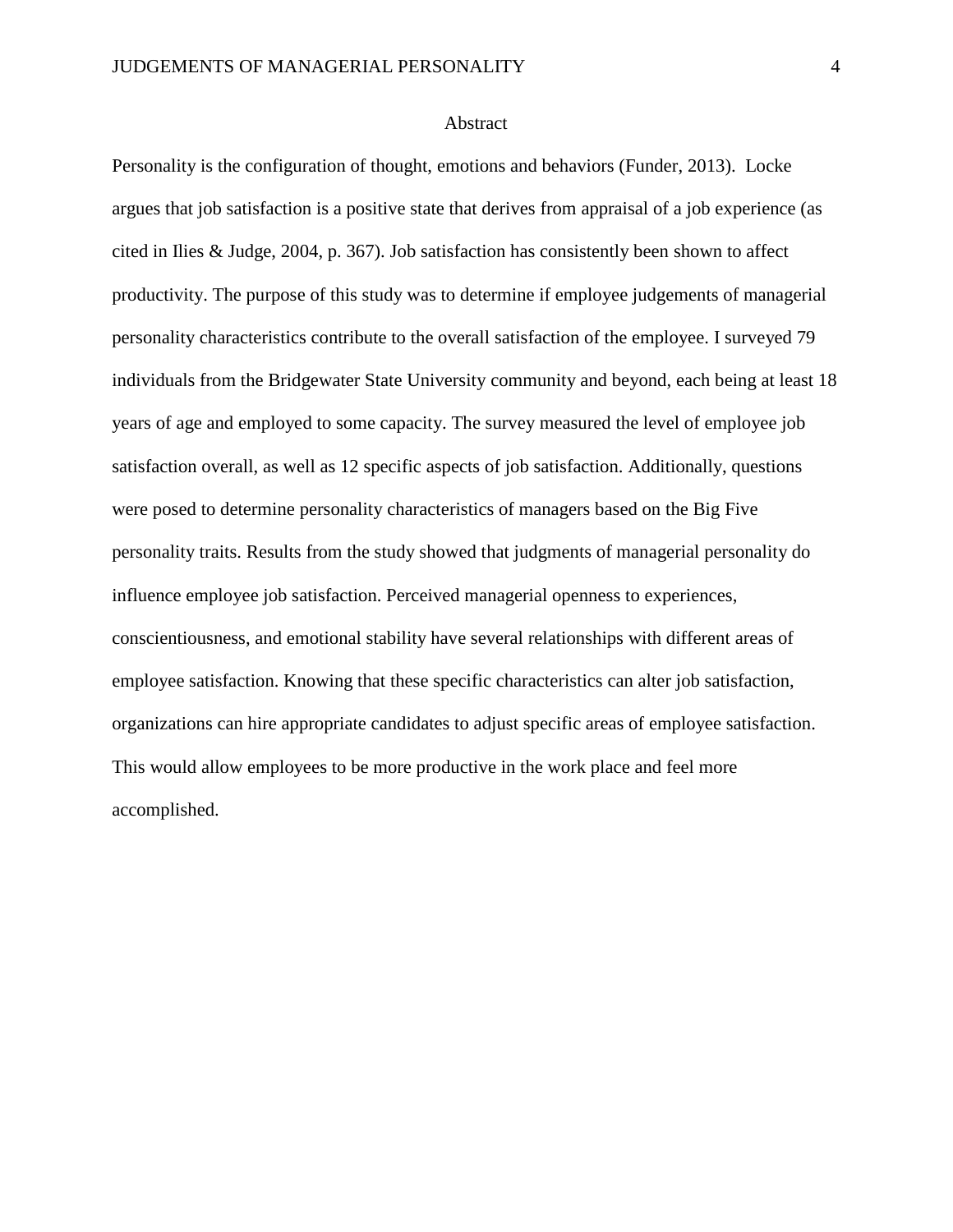#### Acknowledgements

Several factors and individuals played into the success of this thesis. Foremost, I would like to thank Dr. Todd Harris for his support, knowledge, and guidance throughout this entire process. An incredible amount of his time was allotted for my success in this research, which I will never be able to repay him. Even before this the process of the thesis began, Todd provided so much knowledge applicable to life and success that I am forever grateful for.

I would also like to acknowledge Bridgewater State University and the BSU Honors Program for providing me with the opportunities and support to be able to pursue the thesis writing process. BSU has allowed me to learn so much through the four years at this institution and writing a thesis felt like a culmination of these experiences.

I would also like to thank my mother and sister for their unfading support throughout this entire process. Thank you to everyone who took my survey and provided their input. Thank you to everyone who provided me with advice for improvements or posed questions for me to think deeper into my research.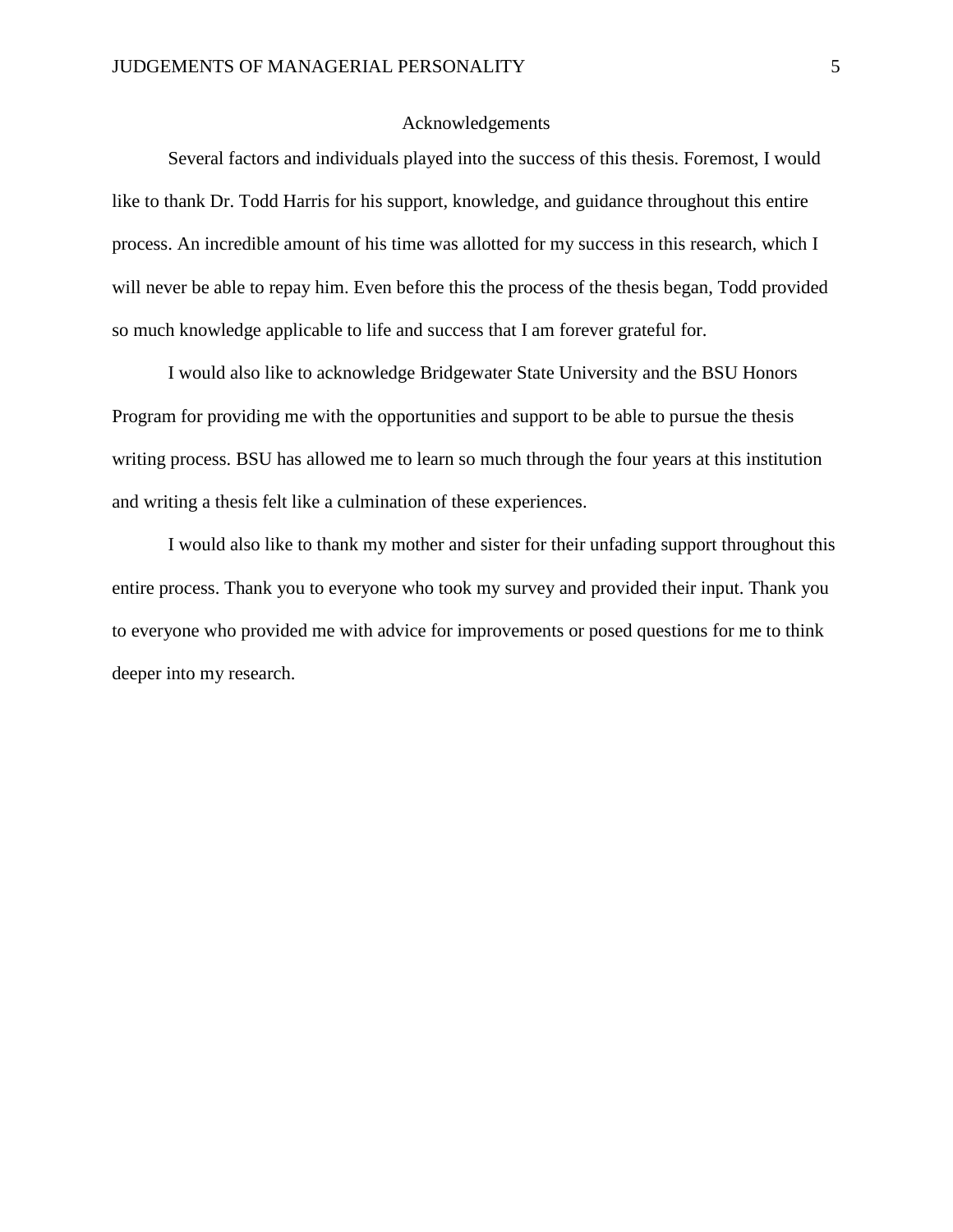#### **Introduction**

#### **What is personality?**

One's personality is a conglomerate of their thoughts, emotions, and behaviors that tend to remain generally consistent over time, forming "patterns" (Funder, 2013, p. 140). "These patterns include many kinds of variables, including motives, intentions, goals, strategies, and subjective representations" (Funder, 2013, p.140). The variables within personality indicate the degree to which many aspects about the individual are displayed (Funder, 2013).

While many theorists have varying definitions, personality psychology focuses on comprehending oneself or another regardless of the specific situation they are in (Hogan, 2011b). Personality psychology can be confused easily with social psychology, which is the study of how people act in certain situations. However, the important distinction between these two arrives with the separation of a controlled environment, attributing to social psychology (Hogan, 2011b).

In personality assessment, some areas are not, and may never be, completely encompassed in research when regarding leadership theory and organizational roles. "The model of leadership effectiveness drawn from implicit leadership theory is empirically well supported, but represents a view of leadership from the outside" (Hogan, 2011a, p. 2). Additionally, leadership itself cannot fully be understood without deciphering the relationship between followers and leaders, supervisors and supervisees (Hogan, 2011b). Other instances, such as childhood trauma may play a significant role in the way someone acts (Hogan, 2011a).

#### **What is job satisfaction?**

Locke proposes that "job satisfaction is a pleasurable or positive emotional state resulting from an appraisal on one's job or job experiences" (as cited in Ilies & Judge, 2004, p. 367). Job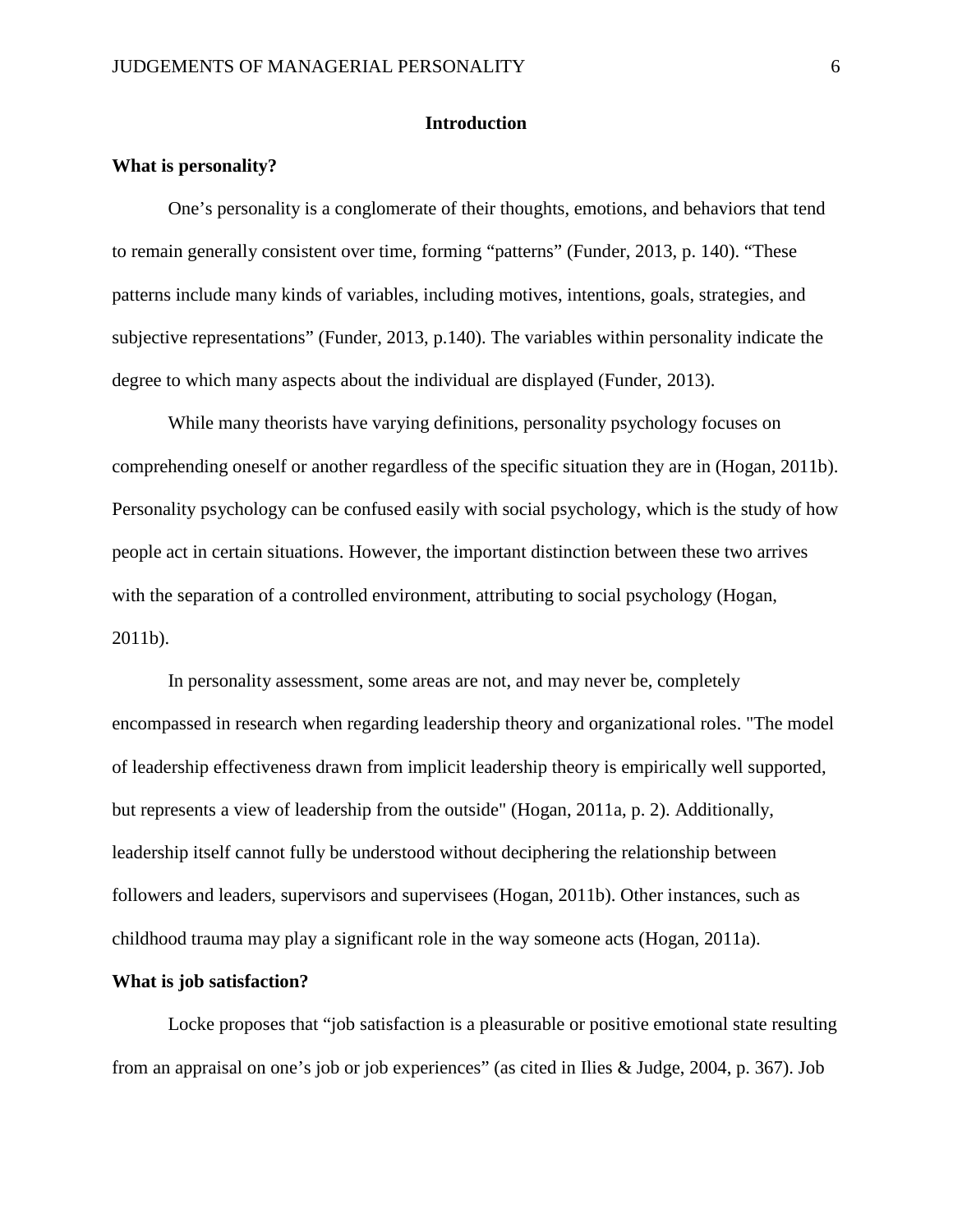satisfaction and job dissatisfaction are not antonyms, but are rather two different measurements with their own scales. To feel opposite of satisfied with a situation would be considered feeling no satisfaction. Similarly, the opposite of dissatisfaction is no dissatisfaction (Herzberg, 2003). It is important to remember this when discussing how an individual feels about a given situation. Generally speaking, levels of job satisfaction derive from motivators throughout the organization, while levels of job dissatisfaction stem from levels of hygienic factors throughout the organization (Herzberg, 2003). Additionally, a study found that levels of job satisfaction as well as variability in this satisfaction may be affected by the mood of the individual (Ilies  $\&$ Judge, 2002). Although the present study did not calculate mood into the overall satisfaction or dissatisfaction of the workers, this notion is still an important distinguishing factor that may influence the variation and severity, or lack thereof, in responses.

Current levels of job satisfaction have varied over the past few years as examined through Gallup. According to the company, in 2017, 52% of individuals reported being completely satisfied with their job (Gallup, n.d.). This percentage is down from 54% of individuals that reported being completely satisfied in 2016, but otherwise higher than any year in the last decade (Gallup, n.d.). Satisfaction from relations with co-workers (76% completely satisfied), physical safety conditions (79% completely satisfied), and health insurance (40% completely satisfied) are higher than the previous year in 2017 (Gallup, n.d.).

Satisfaction for one's immediate supervisor (60% completely satisfied) dropped one percent from 2016 to 2017 (Gallup, n.d.). However, several other categories saw more drastic decreases in percentage of completely satisfied participants from 2016 to 2017 including satisfaction with the recognition received (48% from 55%), the amount of money earned (30%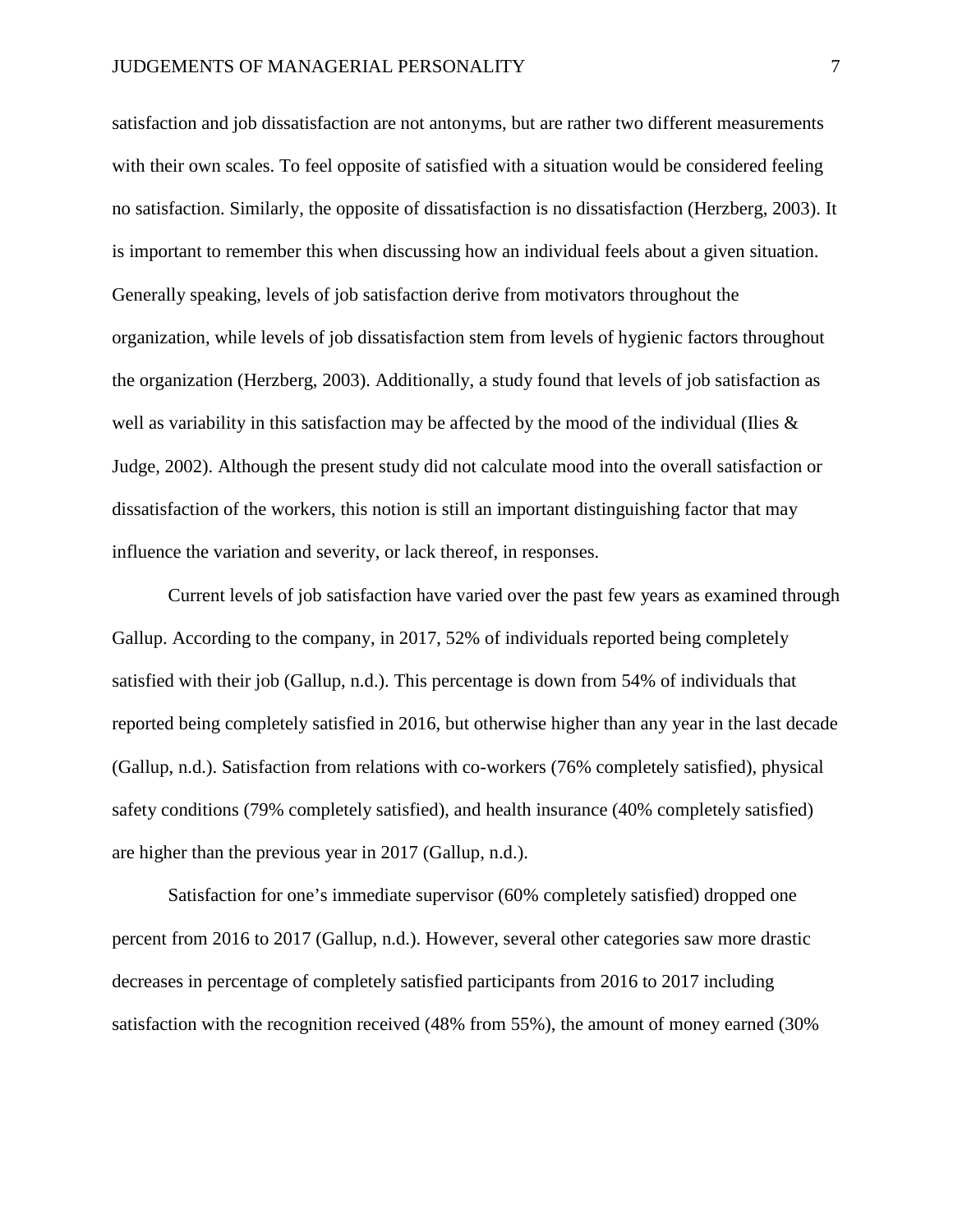from 41%), on-the-job stress (25% from 34%), and job security (60% from 65%) (Gallup, n.d.). This information ensures the variability that is produced within job satisfaction.

#### **Why use the Big Five?**

The Big 5, Big Five, or Five Factor Model (FFM) of personality is a widely accepted model for addressing and arranging distinctive traits of an individual. "A growing body of research has pointed to the five-factor model as a recurrent and more or less comprehensive taxonomy of personality traits" (McCrae and Costa, 1987, p. 86). Funder (2001) describes the use of the Big Five personality break down to be "ubiquitous" and mentions that the traits "have been correlated with many other personality traits and some behavioral and social outcomes" (p. 200). Beyond, Judge, Higgins, Thoresen, and Barrick (1999) also conclude that the acceptance of use of the Big Five is practically universal. Thus, the use of this framework is well received and appropriate for the scope of this study.

Barrick and Mount (1991) explain that the use of the FFM helps describe personality with five independent factors, which allows for the study of individual differences. The Big Five personality model discusses personality with the attempt to encompass any variation of personality within five different dimensions. These divisions consist of Openness to Experiences, Conscientiousness, Extroversion, Agreeableness, and Emotional Stability (sometimes referred to as Neuroticism).

While some researchers may use similar terms to describe somewhat different personalities, others use varying terms with essentially equivalent meanings. The following definitions were used in this research. High levels of openness to experience correlate with high levels of curiosity and imagination. Individuals who are highly open to experiences enjoy diversity in life and look to try new things (Boundless Management, n.d.). The second trait,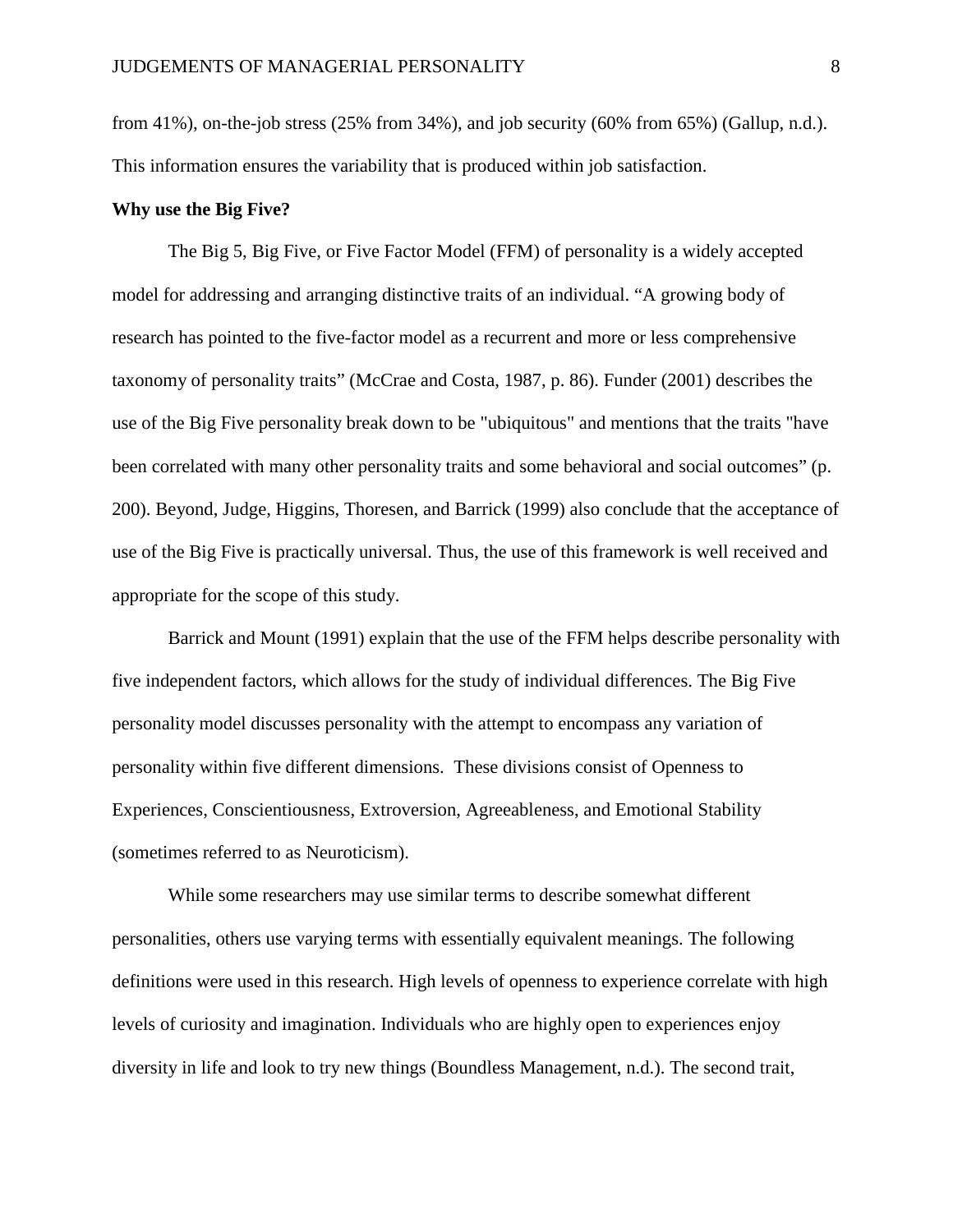conscientiousness, describes an individual's tendency to plan and stay organized. Highly conscientious people tend to show high levels of discipline and reach for success (Boundless Management, n.d.). Extroversion is the trait that likely is the most common. An Extrovert is talkative, social, and active. Extroverted people tend to seek stimulation through the company of others (Boundless Management, n.d.). Agreeableness describes an individual's level of being cooperative and sympathetic (Boundless Management, n.d.). Lastly, Emotional Stability looks at one's ability to control their own emotions and resist spontaneous urges (Boundless Management, n.d.).

Each of the five traits can further be broken into more specific traits. However, this firstlevel break down allows the analysis to encompass the necessary scope of personality without dissecting the definitions of each and potentially creating more confusion. When terms describing personality become too complex, the entire study follows in complexity. McCrae and Costa (1987) argue that the use of the FFM can ultimately provide an outline for studying each of these traits. By keeping the surface-level traits in the forefront of this study, we are capitalizing on the highest trait description on the hierarchy (McCrae & John, 1992).

However, even with much research on the Big Five and masses of reliability placed upon them, some issues must be addressed. The first point confronts the notion that these five traits may not be independent of each other (Funder, 2001). However, by only incorporating the main five personality traits, and no other sub-traits, it must be assumed that the traits are independent, due to the way they were created (Funder, 2001). Nonetheless, it truly can be difficult to separate personality. Secondly, the Big Five cannot truly be assumed as all encompassing (Funder, 2001). Nonetheless, it should not be assumed that if individuals were to have the same score in each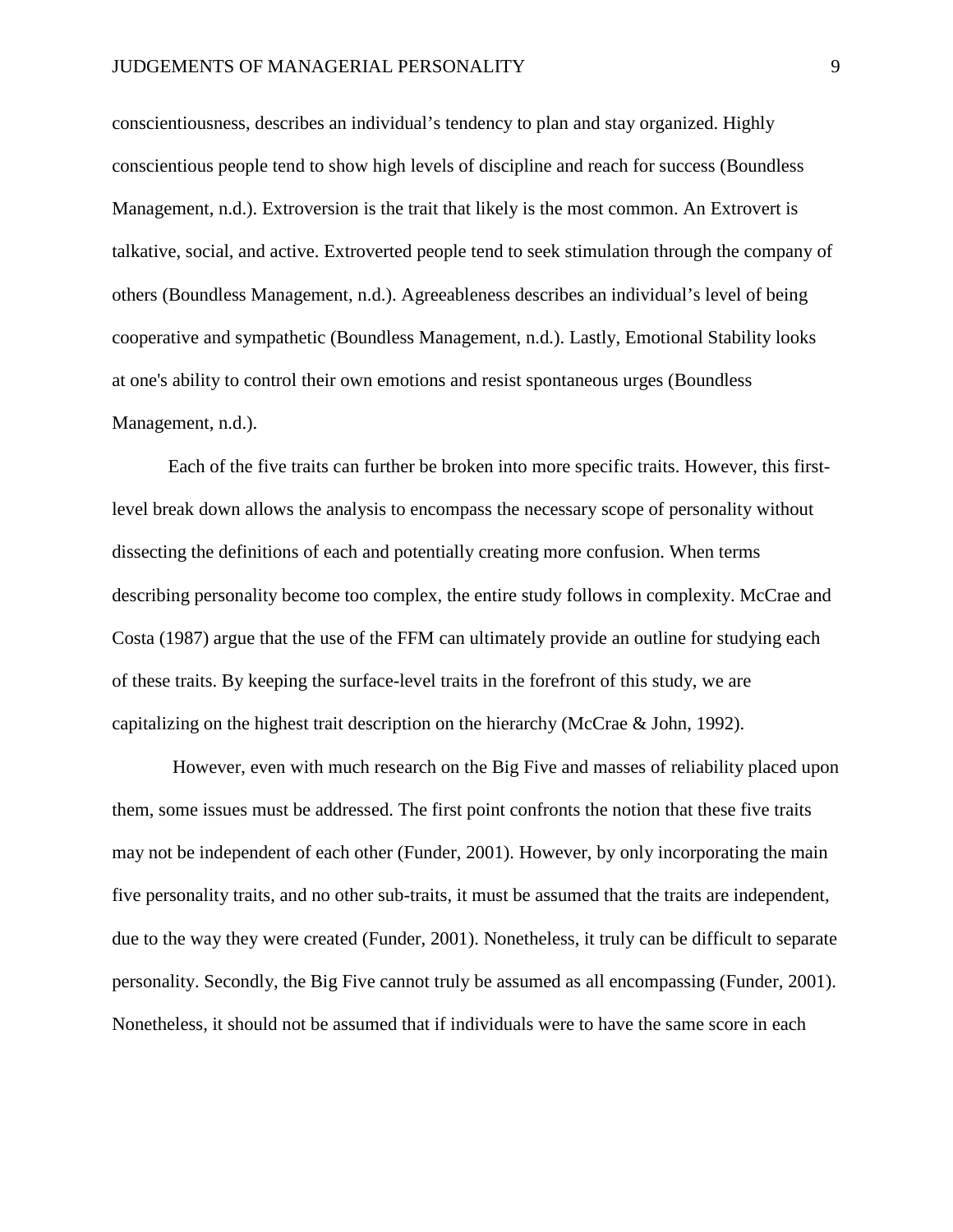category would they actually have the same personality. The variation within each of the five super-categories makes this assumption not only impracticable but also impossible.

#### **Why use personality assessment within organizations?**

**Effective for use in selecting candidates.** A common criticism of personality psychology as well as personality assessments is its effectiveness, or lack thereof, in predicting certain levels of organizational performance. Many believe that such tests should not be used as a pre-employment screening, as it lacks face validity and may easily allow participants to adjust answers in hopes it may provide a more "normal" result (Hogan, Hogan, & Roberts, 1996, p. 475). What we do know is that the increase in attention in this field has allowed research to provide evidence for the effectiveness of these screenings. "[D]ata are reasonably clear that wellconstructed personality measures are valid predictors of job performance, and they can enhance fairness in the employment process" (Hogan et al., 1996, p. 469). Many notions that make someone good for the organization can usually be traced back it the individual's personality. For example, the level to which someone takes initiative or is team-oriented can be assessed using personality measures (Hogan et al., 1996, p. 471). Research shows that about one quarter of job performance can be accredited to the employee's personality (Harris, 2008, p. 45). Additionally, proper behavior is undoubtedly an important aspect to sufficient job performance. However, after a certain point in the selection process, it is vital to determine how an application completes the task versus simply which tasks he or she is able to complete (Hogan et al., 1996). Although these assessments many seem overly simplified, using a personality template can at least help facilitate decisions and provide consistency for the organization.

**Recruitment based on decisions from both applicants and recruiters.** Another reason that pre-hire personality observations have proven important when firms are seeking to hire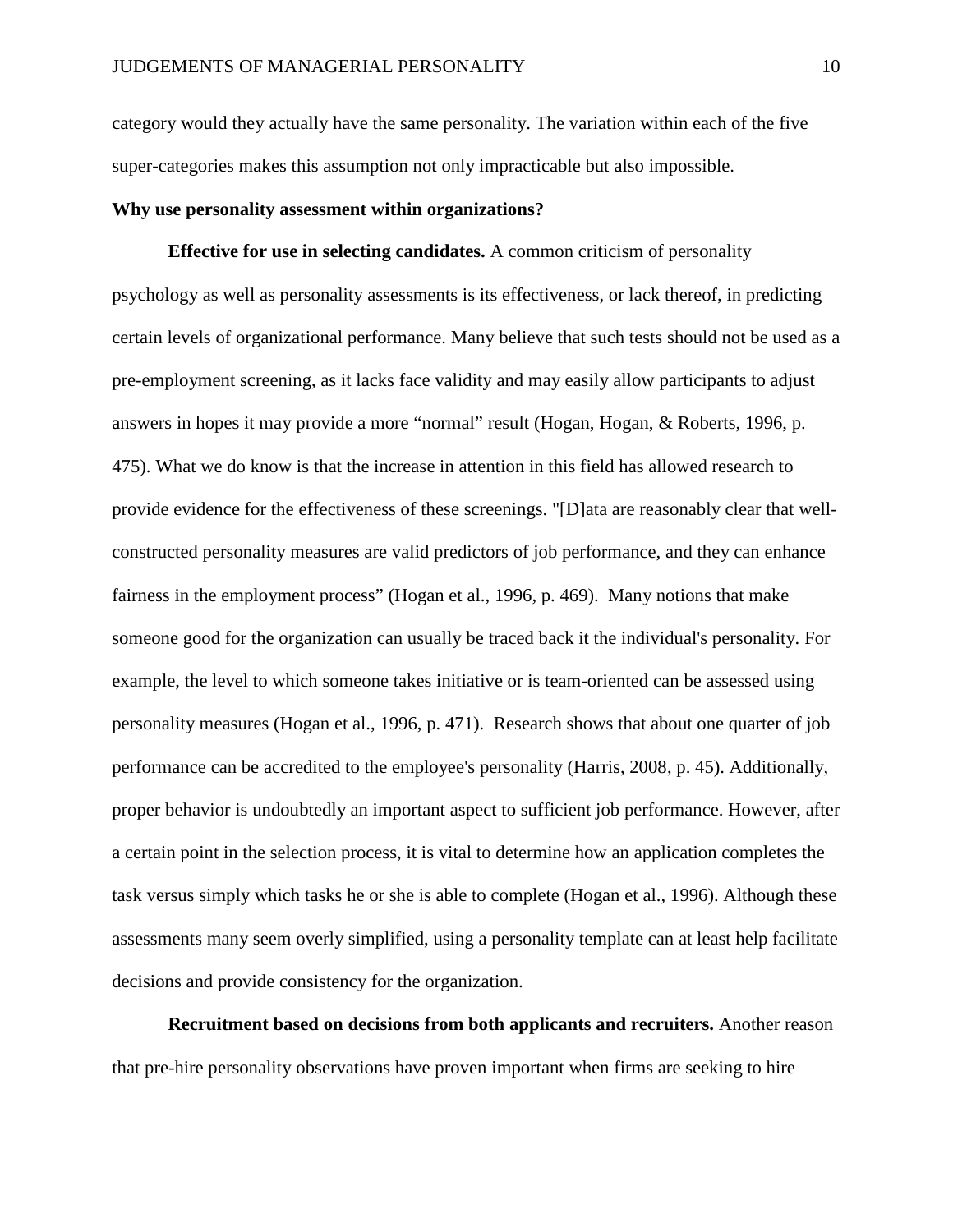applicants is that recruitment processes run differently from many of its post-hire counterparts. This process can be very competitive and it is one of few onboarding processes that is influenced by both the decisions of the recruiters as well as the decisions of the applicants (Johnson, Winter, Reio, Thompson & Petrosko 2008).

Research by Johnson et al. (2008) found the following:

It is this dual decision-making feature of recruitment that makes it imperative organizations perform all recruitment activities (e.g. position advertisements, recruitment interviews, job offers) with a high degree of proficiency if they are to be successful in attracting qualified management talent in an increasingly competitive managerial labor market. (p. 632)

Personality of each applicant may ultimately determine his or her inclination to apply for the position (Johnson et al., 2008). This can particularly be important when attempting to determine the appropriate candidate for the position. Johnson et al. (2008) argued that human resource departments can adapt recruitment material to attract applicants with specific personalities to respond.

**Executives are often in the "spot-light".** Beyond recruitment, the heightened views of leaders within the company also make the study of personality important (Harris, 2008). Mainly with executives, these characters rarely avoid public attention regarding their actions in a range of situations, through various topics. Well-developed tests can help predict performance across cultures, companies, age, gender, and race, meaning these assessments can be adjusted to fit the needs of various organizations (Harris, 2008, p. 45). This is good news, because research has found that employers are currently less interested in determining if personality can predict job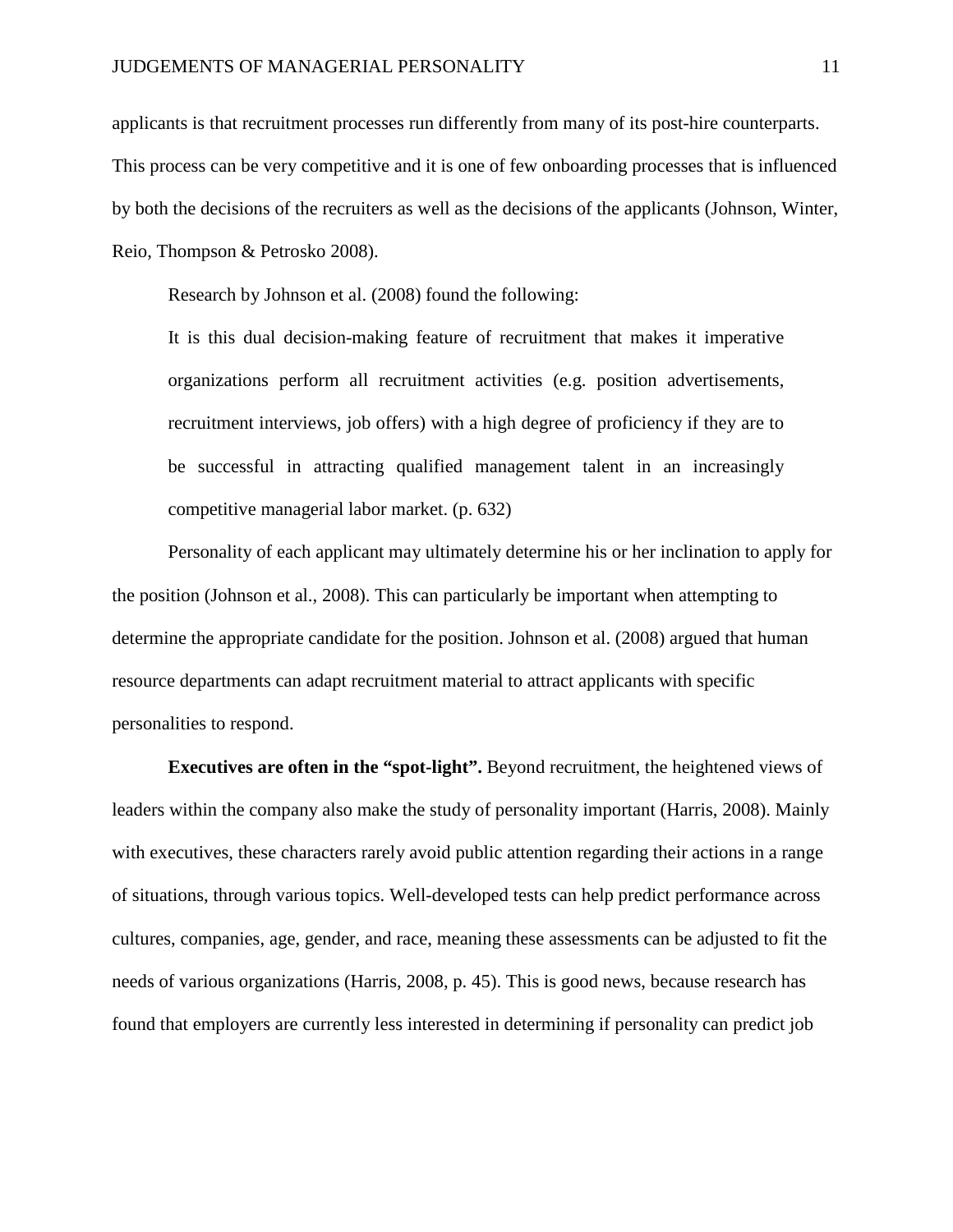performance and more interested in deciding how well different assessments work within their specific industry, company, or job (Hogan et al., 1996).

**Helps understand where the company is now.** Companies are incorporating personality into assessment at many different levels of an employee's career including leadership evaluations and 360-degree reviews (Krell, 2005). Several areas of the human resources including appropriate hiring by taking into consideration not only fit but also diversity, are areas that professionals are implementing personality assessment into (Krell, 2005). Companies are gathering a "baseline" personality profile, something they refer to as "bench strength" in order to understand exactly where the company lies (Krell, 2005, para. 5). From there, it can fully understand its strengths and weaknesses to then seek out what its needs in future hiring endeavors (Krell, 2005).

**Helps conflict management.** Additionally, research has found that, when everyone understands their own personality and others', it significantly decreases turnover and improves conflict management (Krell, 2005). When there is an issue between employees, they may be able to work through it more objectively when looking at their personality types and discovering where there may be room for disagreements. Similarly, if an employee is feeling attacked by another, they are more likely to blame this on the personality, rather than the person (Krell, 2005).

**Helps predict ability to be dynamic and work in teams.** Personality studied at the corporate level also seems to have important effects on the organization. Miller and Toulouse (1986) found that the relationship between personality and characteristics of the organization were very strong in smaller firms and in dynamic environments. Additionally, although social skills and teamwork knowledge are undoubtedly important aspects of working successfully on a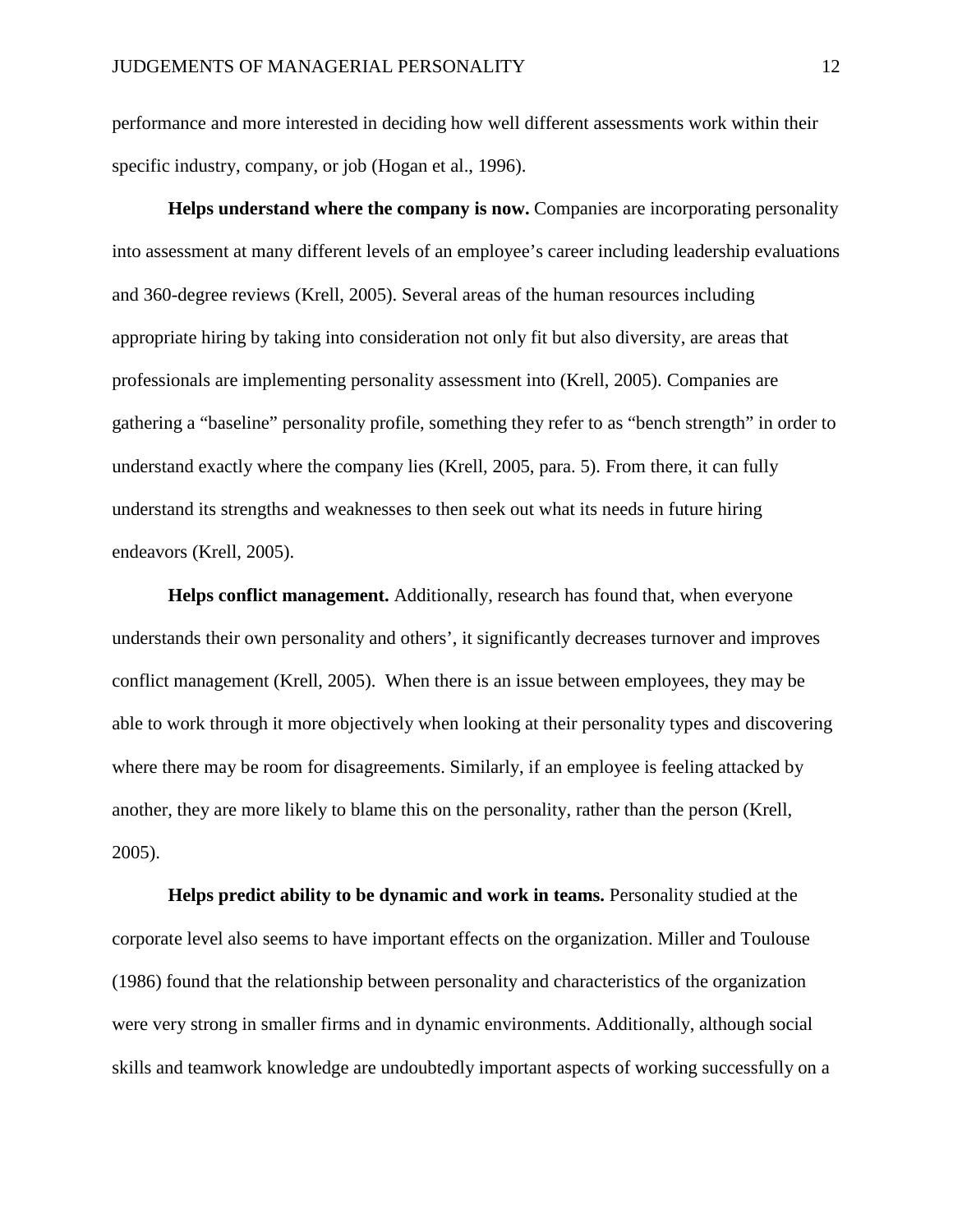team, it was also found that high levels of agreeableness, conscientiousness, and extroversion predict contextual performance for success in working with teams (Morgeson, Reider, & Champion, 2005). Similarly, Barrick, Stewart, Neubert, and Mount (1998) found that "[w]ork teams with higher mean levels of extraversion and emotional stability received higher ratings of team viability" (p. 384). Teamwork has grown increasingly important within organizations regardless if that involves a team of employees, a team of manager, or a team with an array of workers at various levels of the organization. However, there is still little information regarding the usefulness and composition of teams in the workplace (Barrick, et al., 1998).

#### **Preliminary Research and Literature Review**

This survey was created to test if specific perceived personality traits found in managers are indicators of employee job satisfaction levels. The survey measured the influences that managers have on job satisfaction in attempt to discover which managerial characteristics are associated with the most satisfied employees. This is done with intentions to assist with people being happier overall with their life and work environment. Many people complain that they are unsatisfied with their careers and point the blame on how the company is run or on specific individuals they interact with. However, certain management characteristics may ultimately hinder job satisfaction and thus performance and productivity.

There have been specific findings that some aspects affect the level of job satisfaction. For example, conflict management methods likely affect job satisfaction (Choi, 2013) as well as how involved employees feel that they are with decision-making processes (Kim, 2002). Additionally, it has been proposed that different aspects of culture environment satisfy workers of different geographical locations (Neuman, 2014). Lastly, Ilies and Judge (2002) believe substantial progress has been made in the research surrounding the causes of job satisfaction and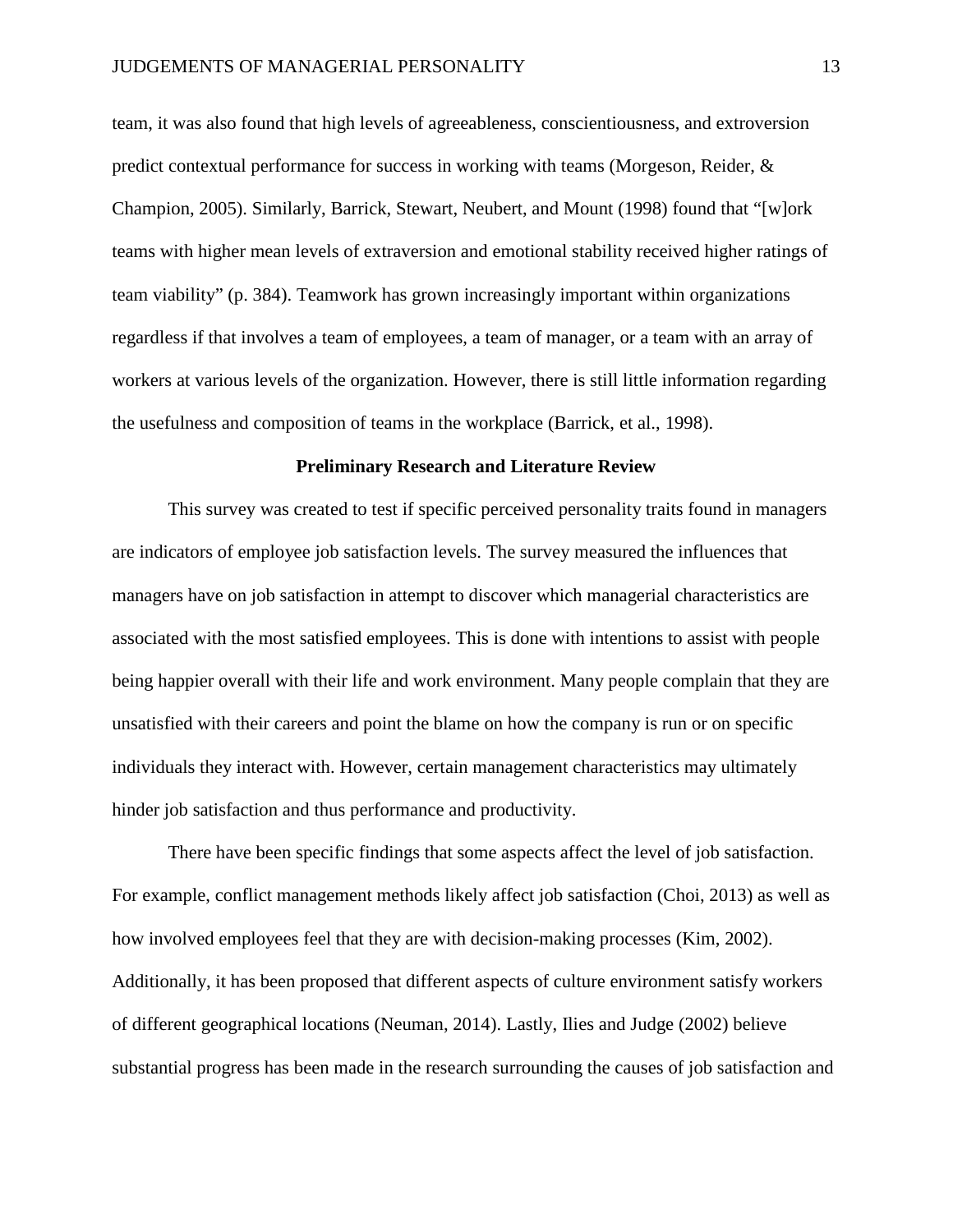dissatisfaction. However, little research has examined the affect that personality and characteristics of managers have on the satisfaction level of their employees. If able to determine which perceived personality traits lead to more satisfied employees, it would be easier and more cost-efficient to predict successful managers and train others to be successful. Additionally, this will be helpful in understanding why employees may blame their dissatisfaction on their supervisors.

Further, it should be noted that involvement and empowerment of the employee help increase commitment and urges employees to act less resistant to change, as they feel valued (Dobre, 2013). This study will combine the fields of personality assessment with general management, with the goal of determining how to make our business lives as satisfied as possible, so that our overall happiness can increase, while simultaneously creating a more productive workforce. Further research in this area could potentially provide insight on actual versus perceived managerial characteristics that lead to a more satisfied group of employees. From this, managers with these characteristics can be sought after and trained to increase job satisfaction, leading to more productivity and greater job performance.

#### **Research Question and Hypothesis**

We can conclude that information regarding personality in the workplace is incredibly important to the effectiveness of the organization. However, much of research currently regrading this area looks at employee and executive personality traits and how they individually affect corporate goals. There is little to no research observing the personalities of managers with the effects on employee satisfaction. Thus, the following question has been proposed: Are specific perceived personality traits found in managers indicators of employee job satisfaction levels?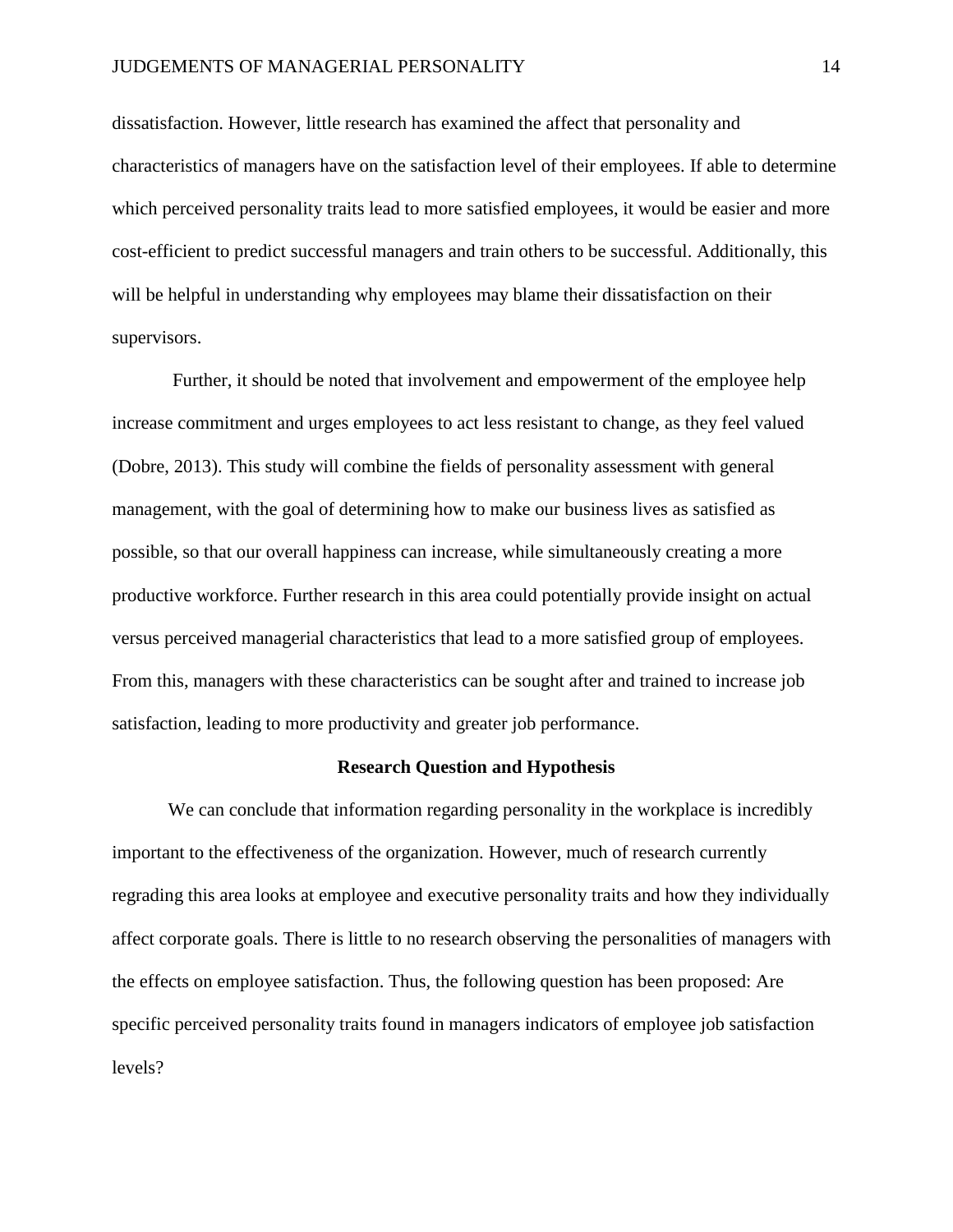After contemplating this question, I hypothesize that employee judgements of managerial personality will indeed have some degree of relation to employee job satisfaction.

#### **Methodology**

#### **Participants**

Candidates of the study had to meet two major criteria to be qualified to complete the survey. The first criterium regarded the capacity of which someone worked; the second criterium regarded the age of the participant. Participants needed to be employed to some capacity, as the survey observed perceptions between personalities of managers and employee satisfaction in the workplace. Truly, this cannot be monitored if one is not employed. Secondly, due to minor restrictions, candidates needed to be aged 18 or above.

79 participants ultimately agreed to have their data submitted for survey analysis. Of these participants, 49 identified as female/woman, 29 identified as male/man, and one was unsure of their gender identity. Additionally, 43 participants reported falling between the ages of 18 and 24. 14 participants reported being between the ages of 45 and 54. Eight, four, eight, and two participants reported being 25 to 34, 35 to 44, 55 to 64, and 65 or over, respectively. 42 respondents have a collegiate degree, whether it be associate, bachelor's, master's, or doctoral. 28 participants have completed some college and 9 have either not finished high school or solely have a high school degree. Each regression may have varied slightly in the number of observations as blank answers were eliminated from specific analyses.

#### **Survey**

I administered a survey for two and a half months to individuals across many different fields. Bridgewater State University Institutional Review Board approved the survey on March 17, 2017. Within the advertisement email for the survey, it was noted that the entire email may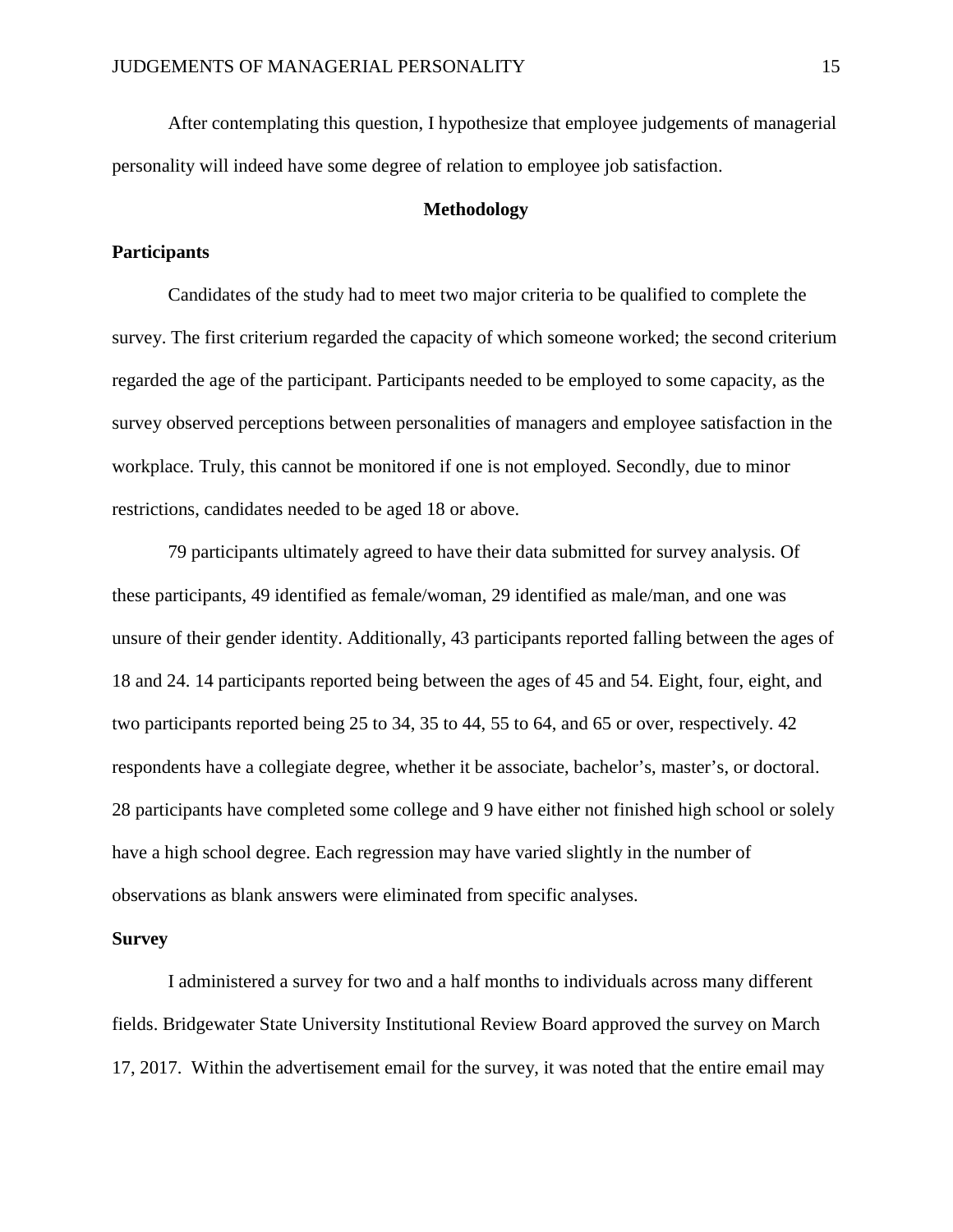be forwarded to others that may be willing to participate. The survey was set to automatically cease to collect responses once 200 participants had submitted responses or on May 31, 2017, whichever occurred first. This distribution method provided representative data, as it included those working full-time and part-time, as well as those employed long-term at companies or in temporary positions. Although this survey was optional and there were no personal benefits received from completing it, it was hoped that explaining the implications of the research would encourage participants.

#### **Independent Variables**

**The Big Five personality traits.** Participants were asked to rate the degree to which their supervisor displayed each of the Big Five personality traits. A scale of one through five was used; five being the highest level someone could display the trait and one being the lowest level someone could display the trait. An abbreviated description of each trait was provided for reference when responding.

#### **Dependent Variables**

**Categories of satisfaction.** Participants were provided the opportunity to rank their degree of satisfaction on 12 different categories of job satisfaction, ranging from job security to autonomy to decipher between different types of satisfaction that may arise in the workplace. Participants were also given the opportunity to report their overall job satisfaction. All 13 types of satisfaction were proposed by providing a 5-point Likert Scale for responses, ranging from "Extremely satisfied" to "Extremely dissatisfied".

It is important to note that nowhere within the survey did it ask for a relationship between the employee and supervisor (either emotional or hierarchical) nor was it asked to identify actual, measured personality of the supervisor. It was simply encouraged that participants base their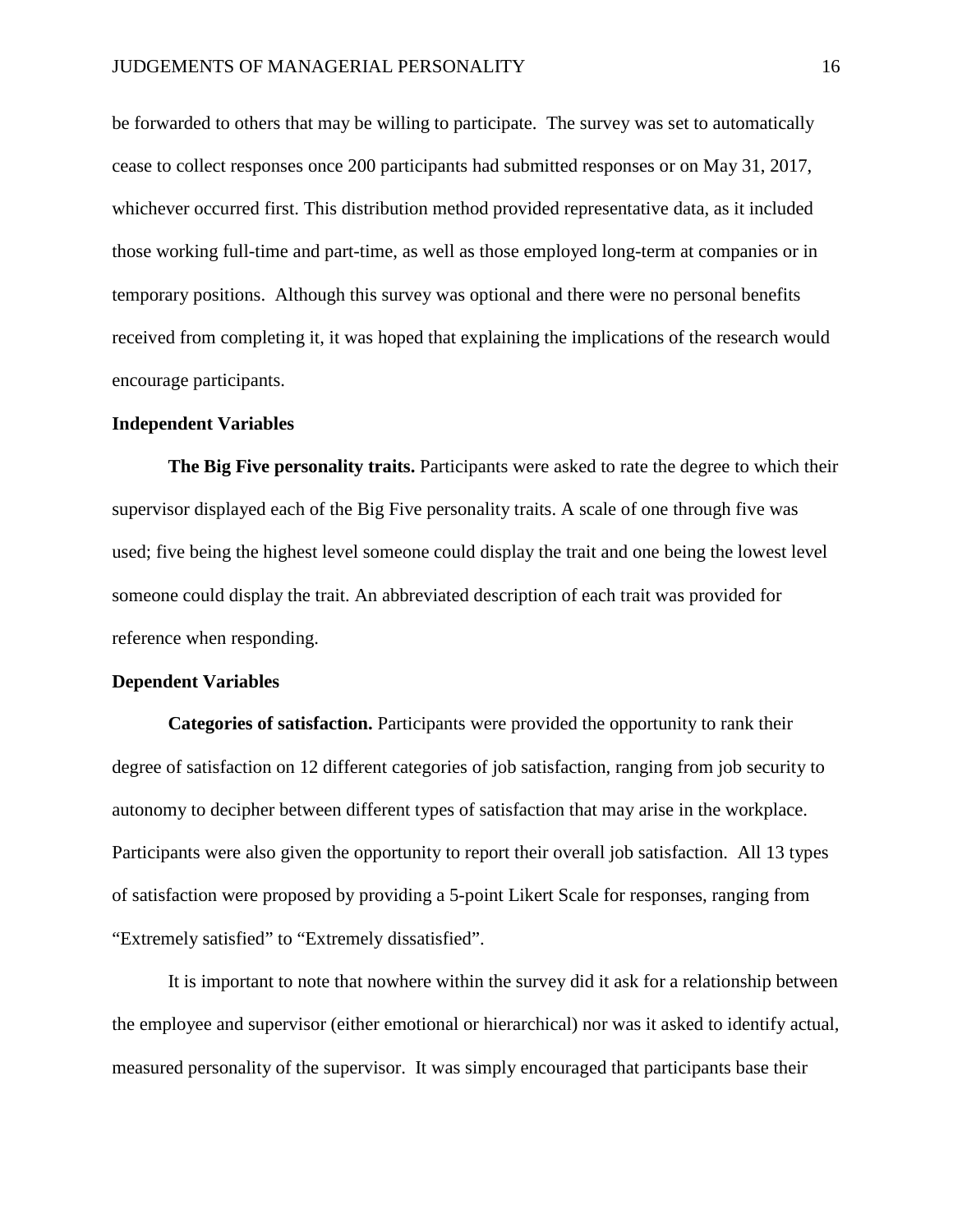answers around the individual they consider to be their direct supervisor. This decision helps hold the purpose of the survey true: compare the relationship between perceived personality of a direct supervisor and the effect on job satisfaction. Hofstede (1994) argued that personality of an individual can be determined by the average discernment of others (as cited in Hogan, Hogan,  $\&$ Roberts, 1996). In only asking for perceived personality, the traits of the supervisor can be specific to that individual. Since the participant answered about their own job satisfaction levels, it is important to compare these levels with how he or she feels their supervisor acts. Other key factors that were asked in the survey were questions regarding identified gender, age, education level, and field of profession. These questions were asked to test if there is any correlation between satisfaction and demographics. After compiling all this data, the aspects driving employee satisfaction appeared.

#### **Analysis**

After gathering the results via Qualtrics, the data was exported and coded. Responses containing solely alphabet syntax were coded to represent numerics using Vlookup in Excel. For example, participants were asked to rate satisfaction levels ranging from extremely satisfied to extremely dissatisfied. "Extremely satisfied" responses were transformed into "5" while "extremely dissatisfied" responses were transformed into a "1". This gives the regression analysis the proper form of data necessary. Respondents that did not agree to have their responses submitted in the survey, or those who left responses blank for the specific variables that were being examined, were eliminate from analysis.

Since we were examining whether perceived personality type affects job satisfaction, when conducting the regression analysis, the Y-values included the data points that reflected levels of jobs satisfaction. Conversely, the X-values related to the level of perceived Big Five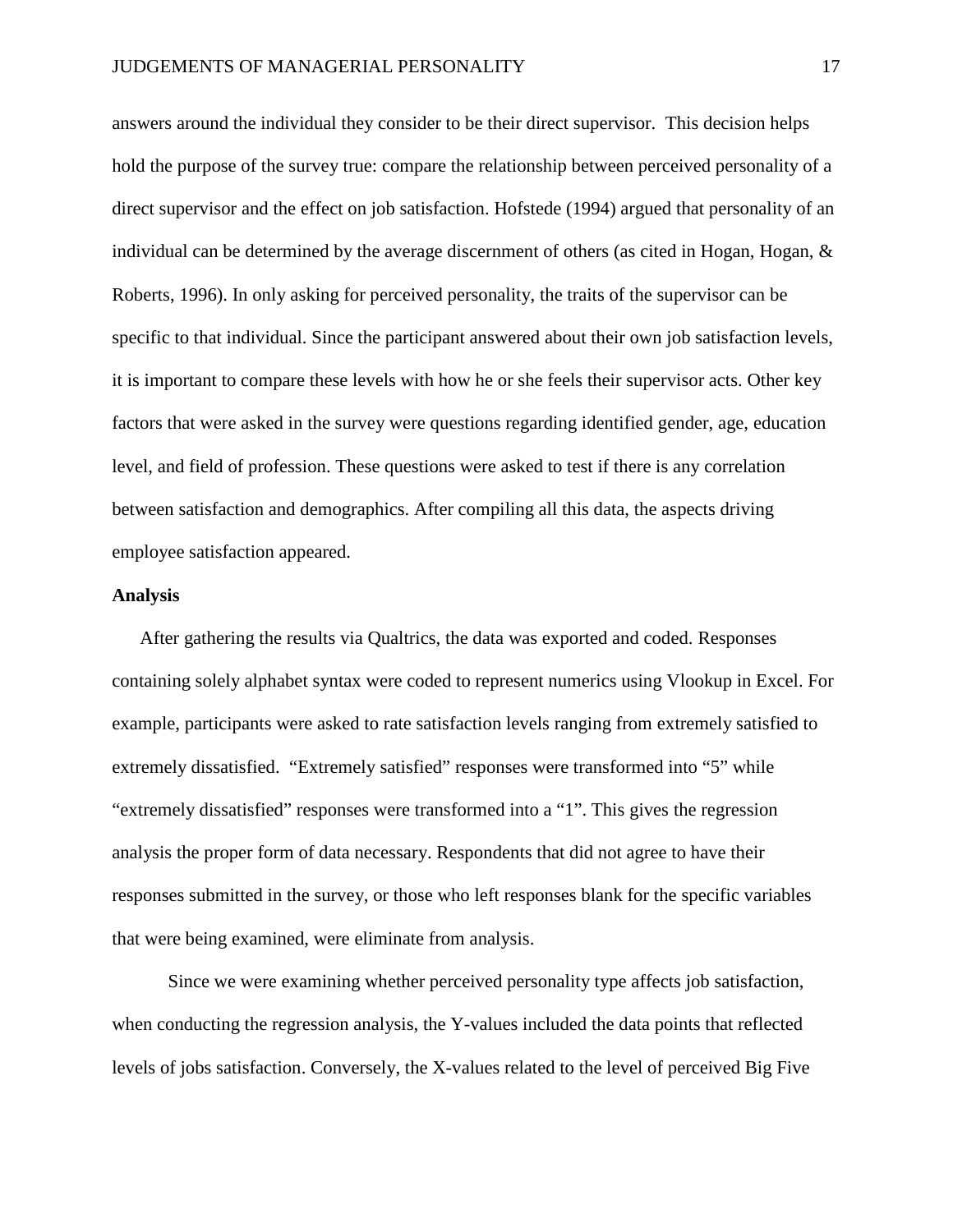personality types from the workers' perspective. The regression was first set to determine if a relationship was present between overall satisfaction of the employee and each of the Big Five personality traits. Beyond this, the regression then extended to include the 12 different areas of satisfaction. Once these calculations were concluded, the demographic breakdown was examined. Due to the number of survey participants, gender identity was the only categorizing factor that yielded a large enough quotum. The same process was completed for each type of satisfaction when separated by gender. Results were then reviewed and discussed.

#### **Results**

Overall, the data concluded that judgements of managerial personality have some significant impact on employee job satisfaction. 85 of 195 relationships have statistical significance per the calculations  $(31 \text{ with } p < 0.05, 54 \text{ with } p < 0.01)$ . 51.28%, 58.97%, and 56.41% of tested relationships between perceived levels of openness to experiences, conscientiousness, and emotional stability, respectively, of a manager and satisfaction levels are statistically significant. Only 15.38% and 35.90% of the same statistic regarding extroversion and agreeableness, respectively, are significant.

As evident from examining the tables, employees who perceive their managers as open to experiences, conscientious, and emotionally stable have a higher likelihood of being satisfied in several of the areas examined in the analysis. When looking at personality traits, it is uncommon to see correlation above .30 (T. Harris, personal communication, June 16, 2017). Thus, in this analysis, we consider a relationship of .20 or above as noteworthy.

# **Openness to Experiences**

**Overall results.** Statistically shown, several aspects of job satisfaction are significantly affected by managerial openness to experiences. The areas of satisfaction most statistically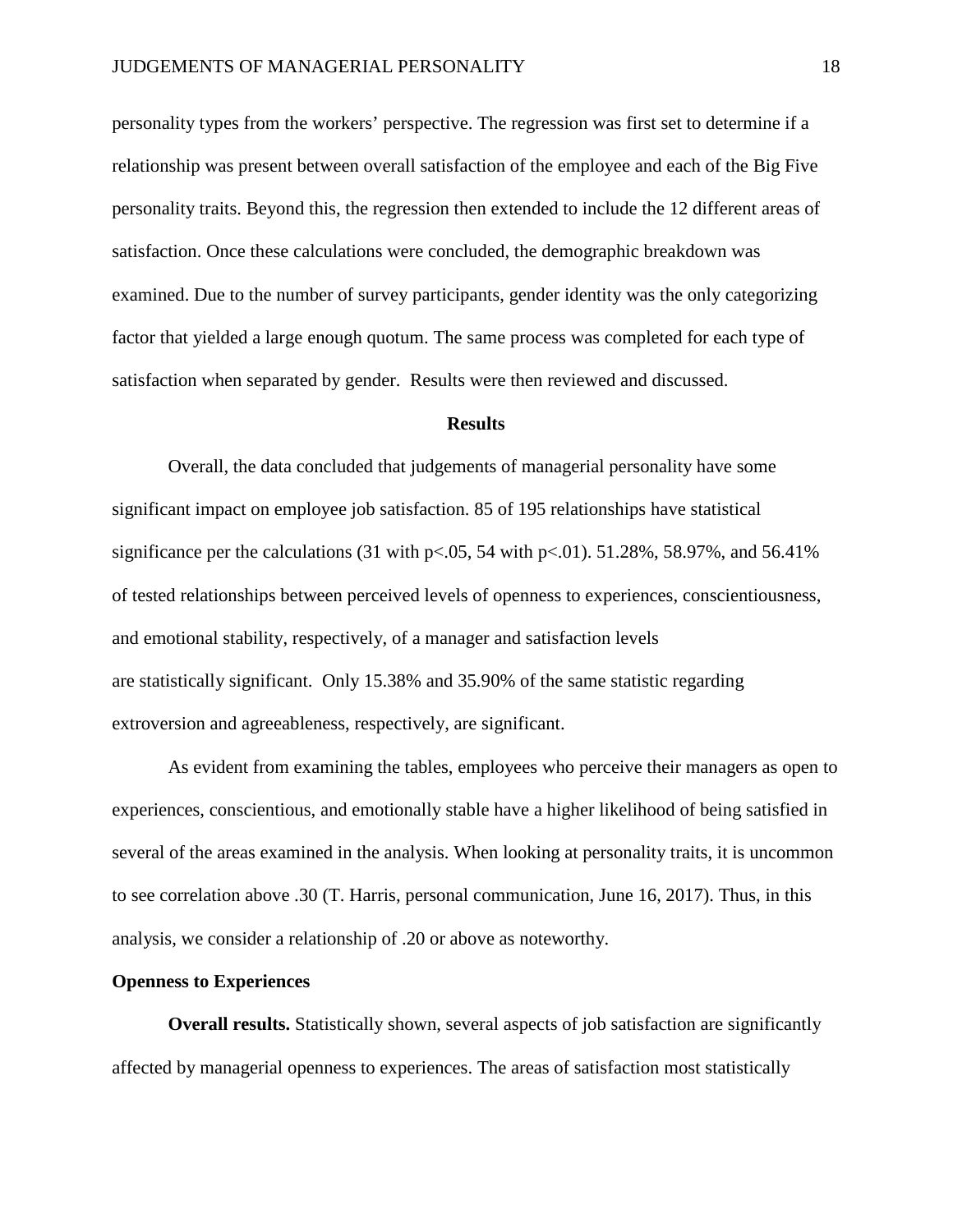significant, without separating by gender, are satisfaction derived from conflict management styles (24.12%,  $p<0$ 1), satisfaction derived from level of appreciation (22.41%,  $p<0$ 1), and satisfaction derived from level of job security  $(20.45\%, \text{p} < 0.01)$ .

No significant relationship was found between satisfaction from daily tasks, level of difficulty in work, pay, or working conditions and managerial levels of openness to experiences whether including or excluding gender. In total, seven of the 13 components were statically significant with  $p<01$  and another two of 13 components were statistically significant with p<.05.

**By gender.** Males had high correlation with levels of satisfaction stemming from the culture of the workplace  $(20.3\%, p<.05)$  and conflict management styles  $(20.02\%, p<.05)$ . Of the 13 categories of satisfaction, three of the relationships were statistically significant with  $p<0.05$ for males. Females tended to have high correlation with levels of satisfaction from levels of job security (37.11%,  $p<.01$ ), appreciation (29.42%,  $p<.01$ ), and conflict management styles (25.62%, p<.01). Of the 13 tested relationships, both p<.01 and p<.05 had four statistically significant relationships.

|                                 | <b>Openness to</b> |           |             |
|---------------------------------|--------------------|-----------|-------------|
|                                 | <b>Experiences</b> | Male      | Female      |
| <b>Overall</b>                  | $0.12652**$        | 0.18729*  | $0.09486*$  |
| <b>Culture</b>                  | $0.10891**$        | 0.20308*  |             |
| <b>Co-Workers</b>               | $0.06711*$         |           | $0.09961*$  |
| <b>Daily Tasks</b>              |                    |           |             |
| <b>Level of Difficulty</b>      |                    |           |             |
| <b>Salary/Hourly Pay</b>        |                    |           |             |
| <b>Level of Autonomy</b>        | $0.14567**$        |           | $0.14863**$ |
| <b>Level of Personal Safety</b> | $0.07725*$         |           | $0.12917*$  |
| <b>Level of Appreciation</b>    | $0.22411**$        |           | $0.29419**$ |
| <b>Conflict Management</b>      | $0.24121**$        | $0.2002*$ | $0.25601**$ |
| <b>Working Conditions</b>       |                    |           |             |
| <b>Level of Communication</b>   | $0.13025**$        |           | $0.14237*$  |
| <b>Level of Job Security</b>    | $0.20446**$        |           | $0.3711**$  |

\* = p-values below .05; \*\* = p-values below .01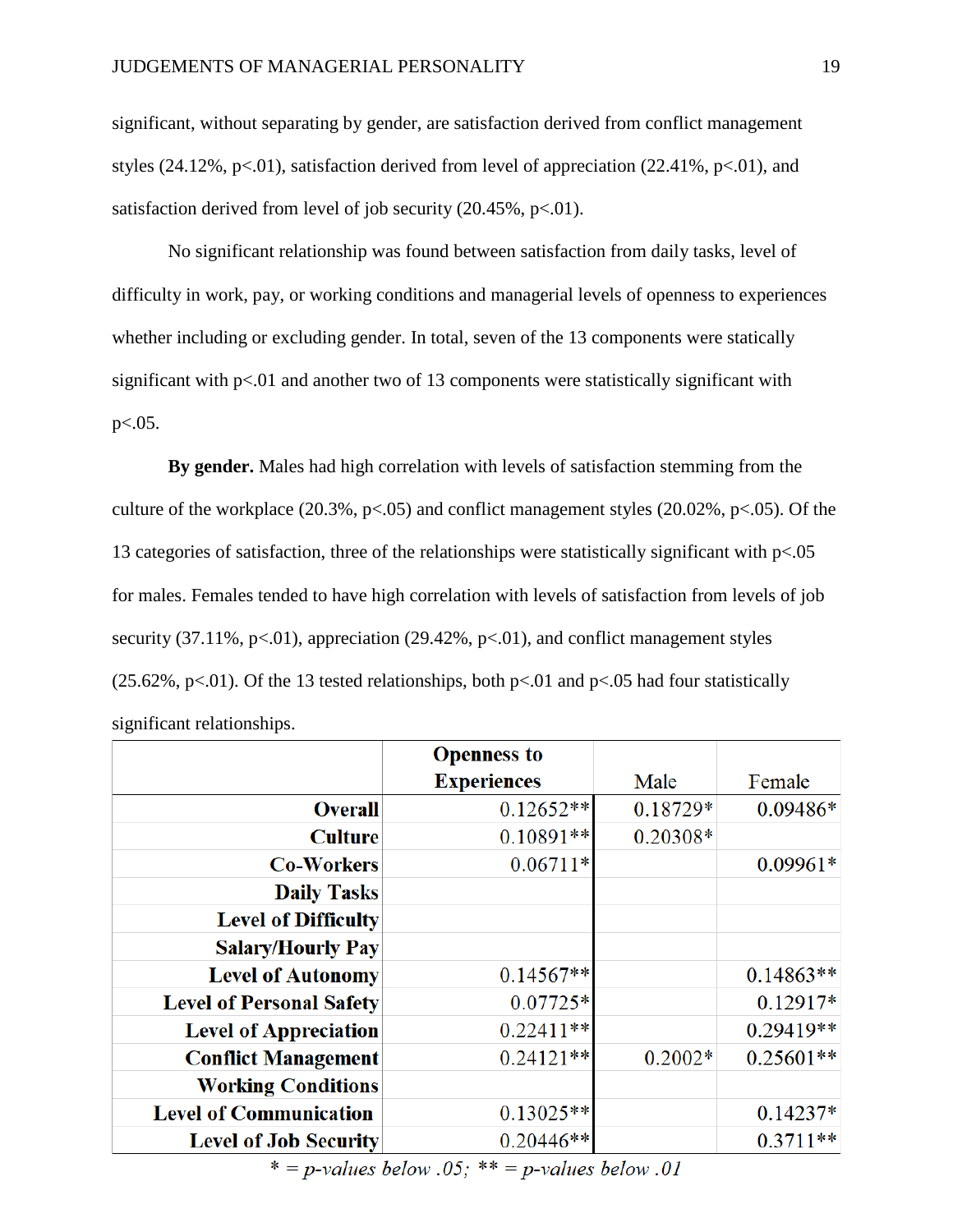#### **Conscientiousness**

**Overall results.** Two areas proved to be notably significant. Satisfaction from levels of communication had a 23.12% correlation with managerial conscientiousness  $(p<0.01)$ . Satisfaction with working conditions correlated with managerial conscientiousness approximately  $22.76\%$  (p $\lt$ .01).

Such as with openness to experiences, judgements of managerial conscientiousness had no correlation with satisfaction with daily tasks, satisfaction from the level of difficulty, and satisfaction from pay. Managerial conscientiousness also had no relationship with the satisfaction from level of autonomy of the work. Eight of the 13 relationships tested found significant correlations with p<.01. Only one of the 13 components was statically significant with p<.05.

**By gender.** Overall job satisfaction with males had a 34.78% relationship with judgements of managerial conscientiousness. Males had a 31.75% correlation with satisfaction from levels of appreciation and managerial conscientiousness  $(p<0.01)$ . Male satisfaction from working conditions correlated  $32.09\%$  (p $< 0.01$ ), satisfaction from conflict management correlated 25.66% (p<.01), and satisfaction from the level of communication correlated 20.68% (p<.05) with managerial conscientiousness. Four of the 13 tested relationships in males had significance with  $p<01$  and one had significance with  $p<05$ . Levels of communication and job security proved statistically significant for females with 24.99% and 23.94%, respectively (p<.01 for both). Females also had a high level of correlation between the working conditions and managerial conscientiousness, with 20.29% correlation (p<.01). For females, four of the tested relationships were statistically significant with  $p<0$  and another five relationships with statistically significant with p<.05.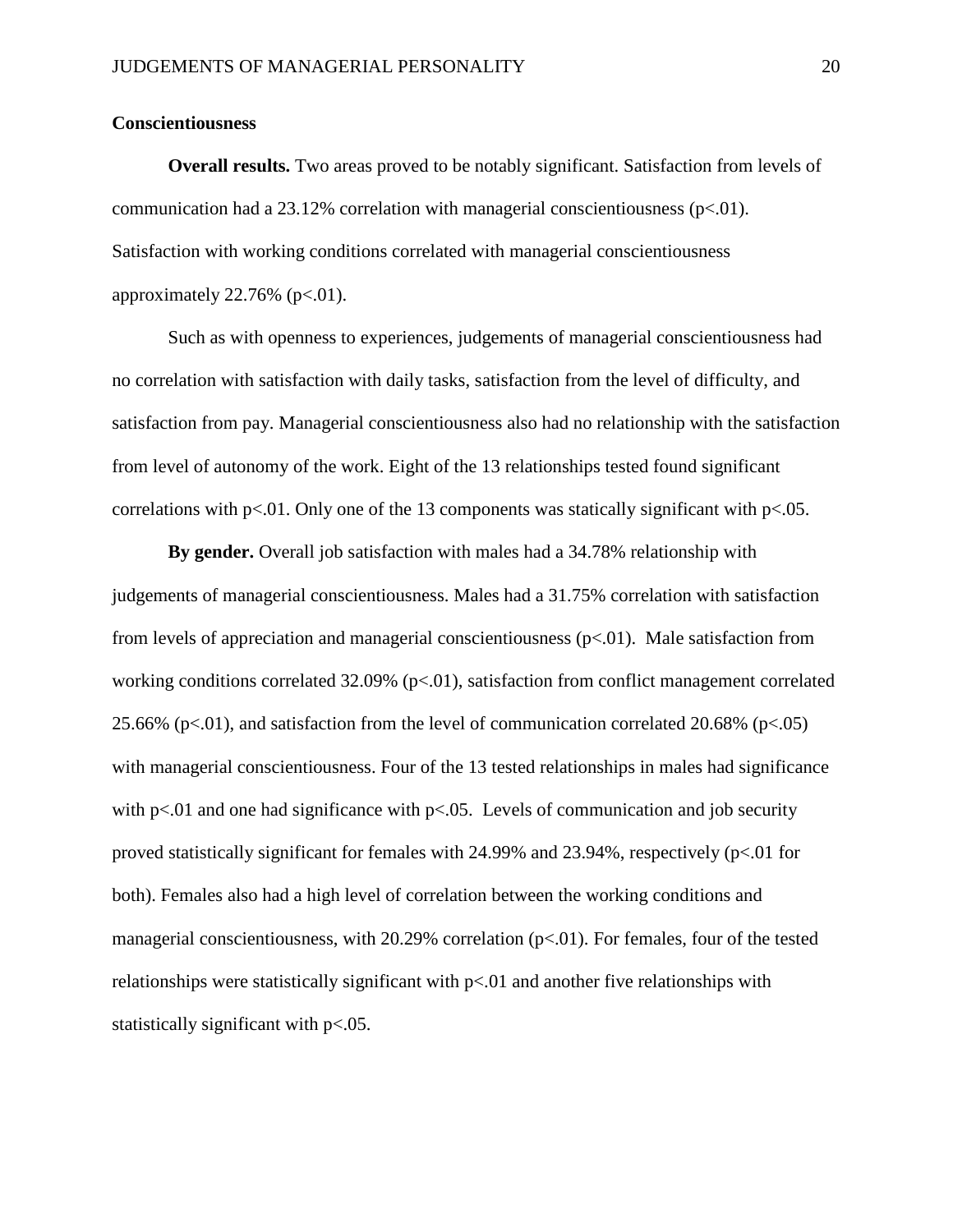|                                 | <b>Conscientiousness</b> | Male        | Female      |
|---------------------------------|--------------------------|-------------|-------------|
| <b>Overall</b>                  | $0.12302**$              | $0.34783**$ |             |
| <b>Culture</b>                  | $0.11893**$              |             | $0.11993*$  |
| <b>Co-Workers</b>               | $0.07421*$               |             | $0.09507*$  |
| <b>Daily Tasks</b>              |                          |             |             |
| <b>Level of Difficulty</b>      |                          |             |             |
| <b>Salary/Hourly Pay</b>        |                          |             | $0.19672*$  |
| <b>Level of Autonomy</b>        |                          |             |             |
| <b>Level of Personal Safety</b> | $0.11826**$              |             | $0.19246**$ |
| <b>Level of Appreciation</b>    | 0.17399**                | $0.31747**$ | $0.13532*$  |
| <b>Conflict Management</b>      | $0.12337**$              | $0.25658**$ | $0.10022*$  |
| <b>Working Conditions</b>       | $0.2276**$               | 0.32092**   | $0.20292**$ |
| <b>Level of Communication</b>   | $0.23119**$              | $0.2068*$   | 0.24991**   |
| <b>Level of Job Security</b>    | $0.15228**$              |             | $0.23935**$ |

 $* = p$ -values below .05; \*\* = p-values below .01

# **Extroversion**

**Overall results.** Although some relationships were found to have significant association, no tested relationship between an area of job satisfaction and judged levels of managerial extroversion yielded results greater than .20. The most significant relationship overall showed 11.2% correlation between managerial extroversion and satisfaction from co-workers (p<.01). Only one of the 13 relationships yielded results with  $p<0$  and two of the 13 tested relationships yielded results with p<.05.

**By gender.** When analyzing results from males and females separately, similar results occurred as with overall correlations. No tested relationship produced results over .20. The strongest relationship was found among males with 19.92% correlation between managerial extroversion and satisfaction with the culture of the workplace  $(p<.05)$ . Of the 13 male relationships, two had significant relationaships with p<.05. For females, one relationship had a statisitically significant coreltion with p<.05.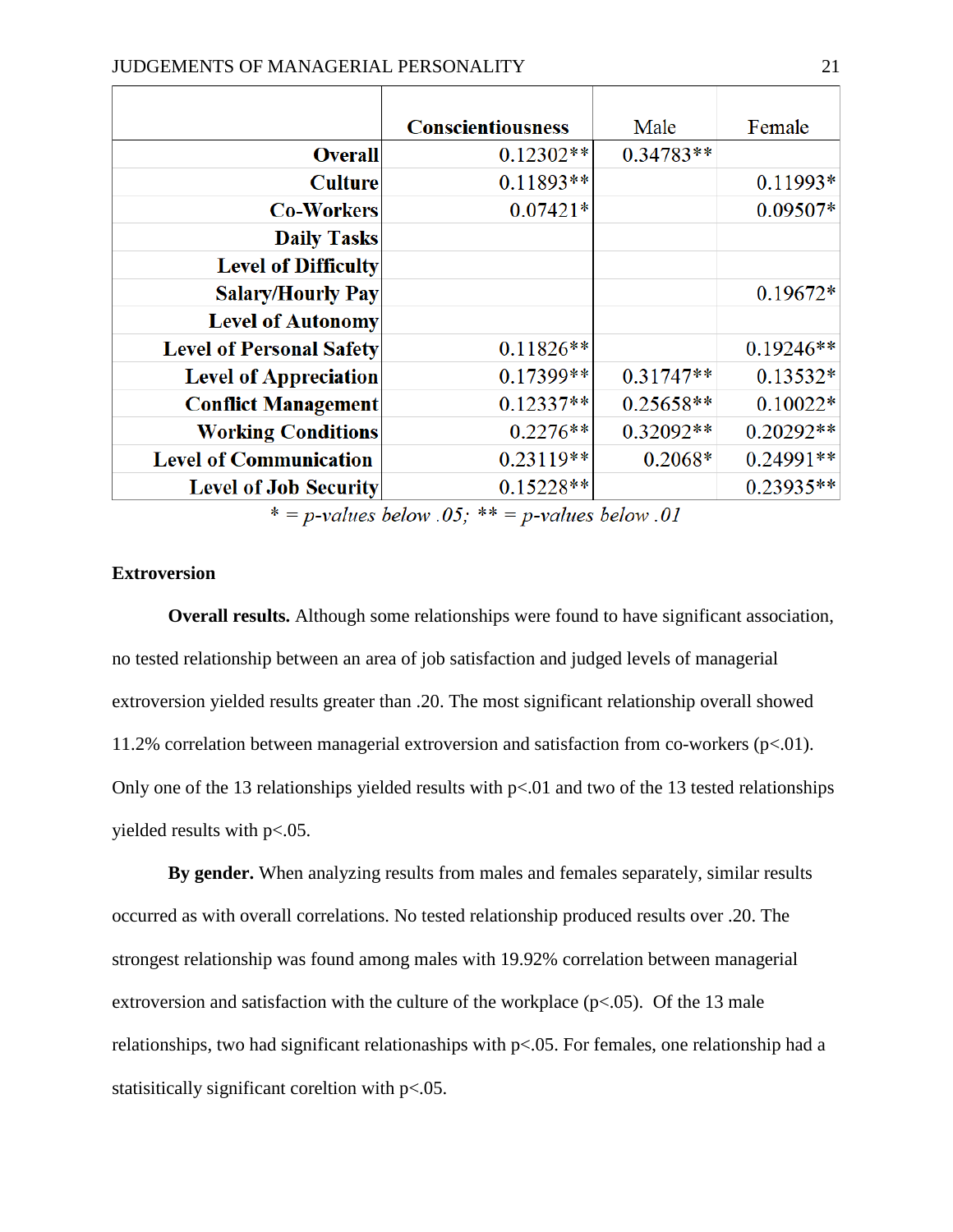|                                 | <b>Extroversion</b> | Male       | Female     |
|---------------------------------|---------------------|------------|------------|
| <b>Overall</b>                  |                     |            |            |
| <b>Culture</b>                  |                     | $0.19924*$ |            |
| <b>Co-Workers</b>               | $0.11195**$         |            |            |
| <b>Daily Tasks</b>              |                     |            |            |
| <b>Level of Difficulty</b>      |                     |            |            |
| <b>Salary/Hourly Pay</b>        |                     |            |            |
| <b>Level of Autonomy</b>        |                     |            |            |
| <b>Level of Personal Safety</b> |                     |            |            |
| <b>Level of Appreciation</b>    |                     |            |            |
| <b>Conflict Management</b>      |                     |            |            |
| <b>Working Conditions</b>       | 0.07478*            | 0.18877*   |            |
| <b>Level of Communication</b>   | $0.06385*$          |            | $0.09473*$ |
| <b>Level of Job Security</b>    |                     |            |            |

 $* = p$ -values below .05; \*\* = p-values below .01

# **Agreeableness**

**Overall results.** No tested area of satisfaction had relationships with managerial agreeableness greater than .20 when looking at all respondents together. The strongest relationship was found between managerial agreeableness and level of appreciation at work, with 19.91% correlation ( $p<0$ 1). No relation was present in managerial agreeableness with satisfaction with the culture, co-workers, daily tasks, level of difficulty, pay, or level of autonomy. Four of the 13 tested relationships generated results with p<.01. Two of the tested relationships resulted with p<.05.

**By gender.** When separated by gender, males had a very high connection with managerial agreeableness and their satisfaction with the level of appreciation, the conflict management, and level of job security with 45.26%, 44.91%, and 33.31% connection, respectively (p<.01 for all). Males also showed a relationship with managerial agreeableness and satisfaction with working conditions at 21.98% (p<.01). Of the 13 tested relationships in males,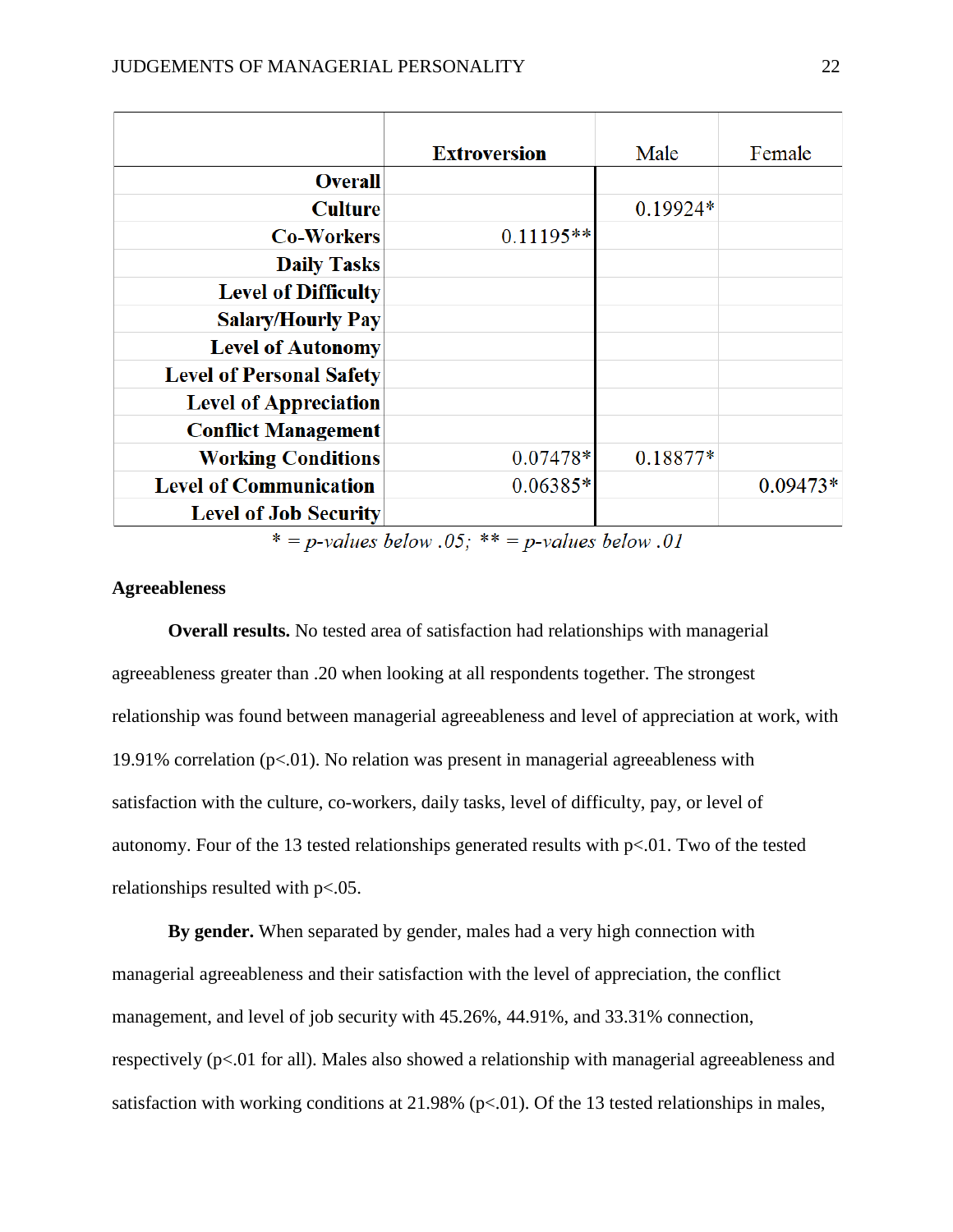three had relationships with  $p<01$  and two had relationships with  $p<0.05$ . Females had no categories where the relationship was over 20% significant. One category had a relationship with p<.01 and two had relationships with p<.05.

|                                 | <b>Agreeableness</b> | Male        | Female      |
|---------------------------------|----------------------|-------------|-------------|
| <b>Overall</b>                  |                      | $0.19575*$  |             |
| <b>Culture</b>                  |                      |             |             |
| <b>Co-Workers</b>               |                      |             |             |
| <b>Daily Tasks</b>              |                      |             |             |
| <b>Level of Difficulty</b>      |                      |             |             |
| <b>Salary/Hourly Pay</b>        |                      |             |             |
| <b>Level of Autonomy</b>        |                      |             |             |
| <b>Level of Personal Safety</b> | $0.13874**$          |             | $0.16097**$ |
| <b>Level of Appreciation</b>    | $0.19915**$          | $0.4526**$  |             |
| <b>Conflict Management</b>      | $0.16865**$          | $0.44911**$ | $0.09512*$  |
| <b>Working Conditions</b>       | $0.08575*$           | 0.21978*    |             |
| <b>Level of Communication</b>   | 0.07865*             |             |             |
| <b>Level of Job Security</b>    | $0.17603**$          | $0.3331**$  | $0.11464*$  |

\* = p-values below .05; \*\* = p-values below .01

# **Emotional Stability**

**Overall results.** The majority of job satisfaction areas had some connection with judgements of managerial emotional stability. However, many of these relationships did not yield connections beyond .20. When looking at all the data combined, the largest relationship with managerial emotional stability came from satisfaction from level of appreciation with 28.03% connection (p<.01).

Similar to other personality types tested, no substantial relationship was found between emotional stability and daily tasks, level of difficulty, or pay. Nine of the 13 tested relationships yielded results with  $p<0.01$ . One relationship of those tested had a correlation with  $p<0.05$ .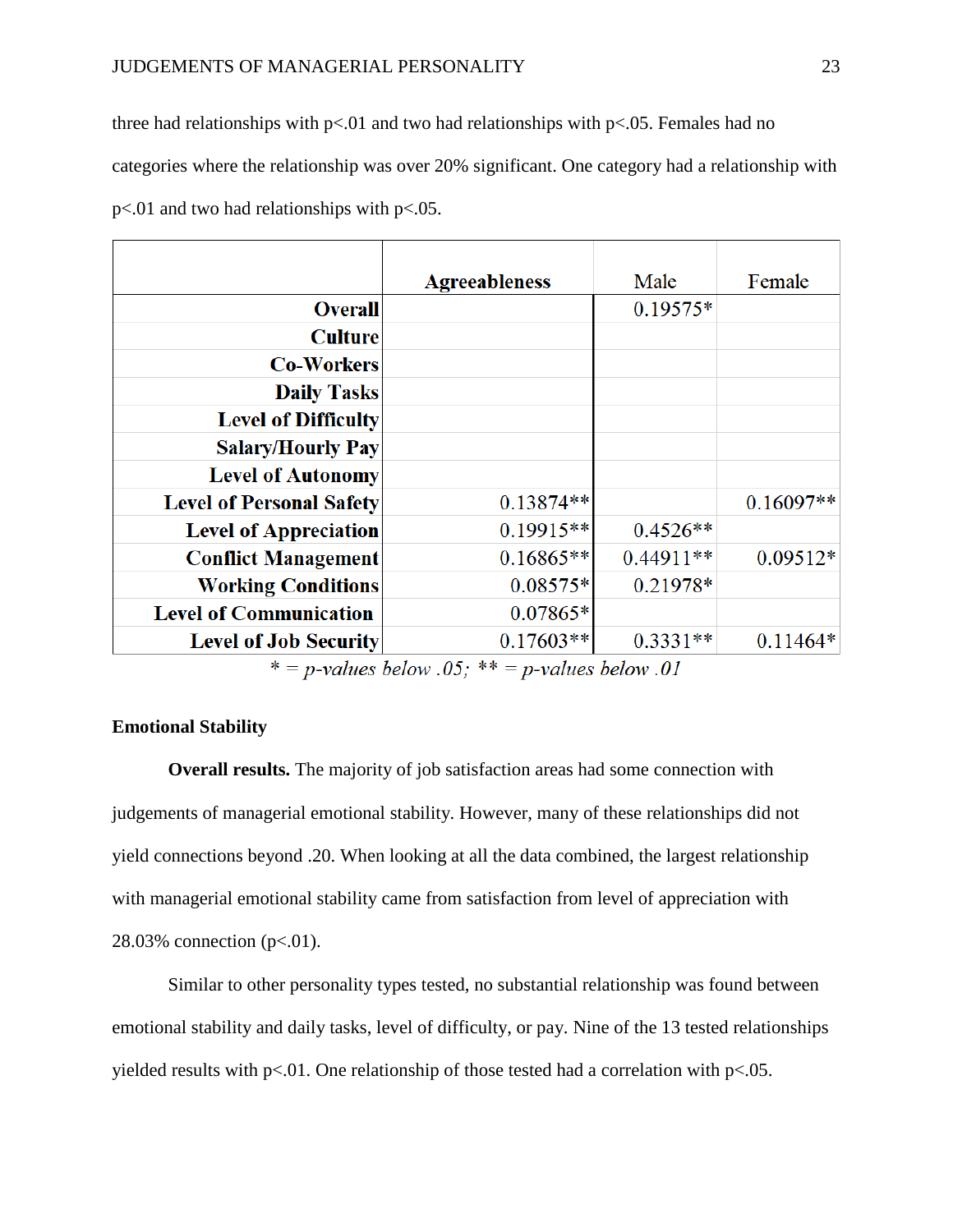**By gender.** Male satisfaction with working conditions had a 25.96% correlation with managerial emotional stability  $(p<.01)$ . Of the 13 male relationships tested, one had a significance with  $p<01$  and two had significance with  $p<0.05$ . A rather strong connection was found between female satisfaction with the level of appreciation and managerial emotional stability  $(44.1\%, p<.01)$ . Additionally, satisfaction with level of autonomy, co-workers, conflict management, and level of communication each yielded a statistically significant relationship for females (31.38%, 27.35%, 23.72%, and 21.31%, respectively, p<.01 for all). Of the 13 relationships among females, eight had significance with p<.01 and one had significance with  $p<.05$ .

|                                 | <b>Emotional Stability</b> | Male        | Female      |
|---------------------------------|----------------------------|-------------|-------------|
| <b>Overall</b>                  | $0.17564**$                | $0.19395*$  | $0.16272**$ |
| <b>Culture</b>                  | $0.10093**$                |             | $0.14196*$  |
| <b>Co-Workers</b>               | $0.15513**$                |             | $0.27353**$ |
| <b>Daily Tasks</b>              |                            |             |             |
| <b>Level of Difficulty</b>      |                            |             |             |
| <b>Salary/Hourly Pay</b>        |                            |             |             |
| <b>Level of Autonomy</b>        | 0.19098**                  |             | $0.31181**$ |
| <b>Level of Personal Safety</b> | $0.10093**$                |             |             |
| <b>Level of Appreciation</b>    | $0.2803**$                 |             | $0.44103**$ |
| <b>Conflict Management</b>      | $0.18851**$                |             | $0.23722**$ |
| <b>Working Conditions</b>       | $0.1978**$                 | $0.25964**$ | $0.15429**$ |
| <b>Level of Communication</b>   | $0.19391**$                | $0.1678*$   | $0.21313**$ |
| <b>Level of Job Security</b>    | $0.06146*$                 |             | $0.15863**$ |

\* = p-values below .05; \*\* = p-values below .01

#### **Discussion**

Results from this survey showed very promising implications. Most importantly, it can be said with relative confidence that some managerial traits do effect employee job satisfaction in many different aspects of business. This is an important conclusion, because it proves that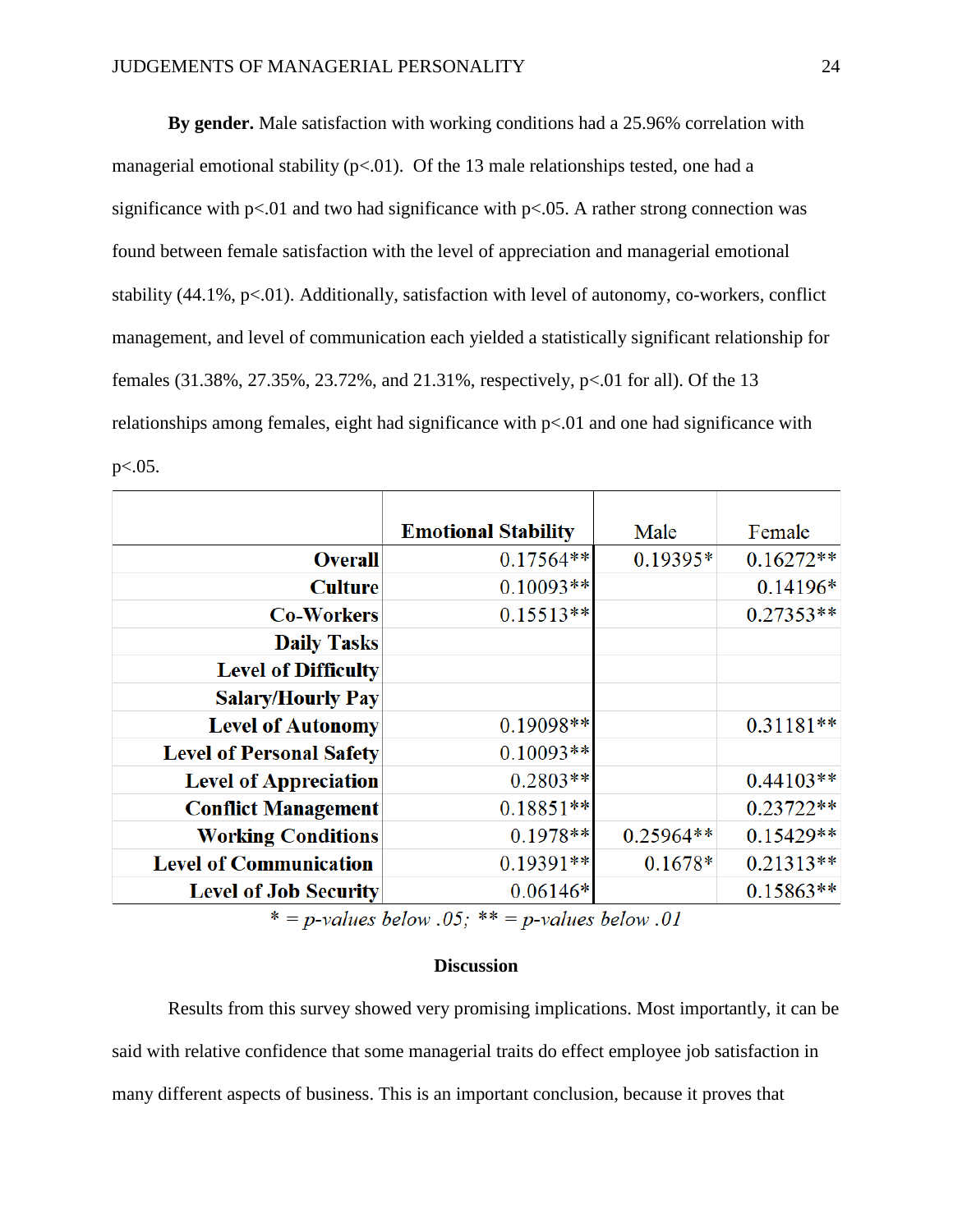employee satisfaction is influenced by external aspects as well as internal aspects. There are specific characteristics that come from those supervising individuals that affect their satisfaction and thus, productivity. One of the largest reasons for conducting this study was to determine how to make employees more satisfied overall with their work, as most Americans need to work to survive. From the findings, there are many different areas that can be examined and potentially improved upon by taking these results into consideration.

One of the most obvious ways that this research can be used to improve business functionality, performance, and satisfaction is to look at the areas of satisfaction that employees feel when specific personality traits are present. From here, managers who are aware of the specific traits they possess and display will have precise areas to seek improvement. This can be done either by attempting to display higher levels of a certain trait or by monitoring the environment and implementing other aspects into the work setting to "make-up" for these areas.

Additionally, with the interpretation from these results, one may be able to understand why employees are not being as productive as they thought possible. As we know, productivity and job performance are affected by how satisfied the individual feels in the workplace. Managers will be able to reflect on themselves and potentially determine areas that are causing the employee to lack in productivity. Once this is identified, it can be corrected.

This research can also be used during human resource processes in many different aspects. First, when attempting to recruit a new managerial candidate, specific personality can be sought after, depending on what types of satisfaction seems to be lacking currently in the workplace. This not only will help improve satisfaction of the employees, but may also help the employees feel like their needs are being taken into consideration when determining where they are truly satisfied and where they are not. The same process and results are true if a firm is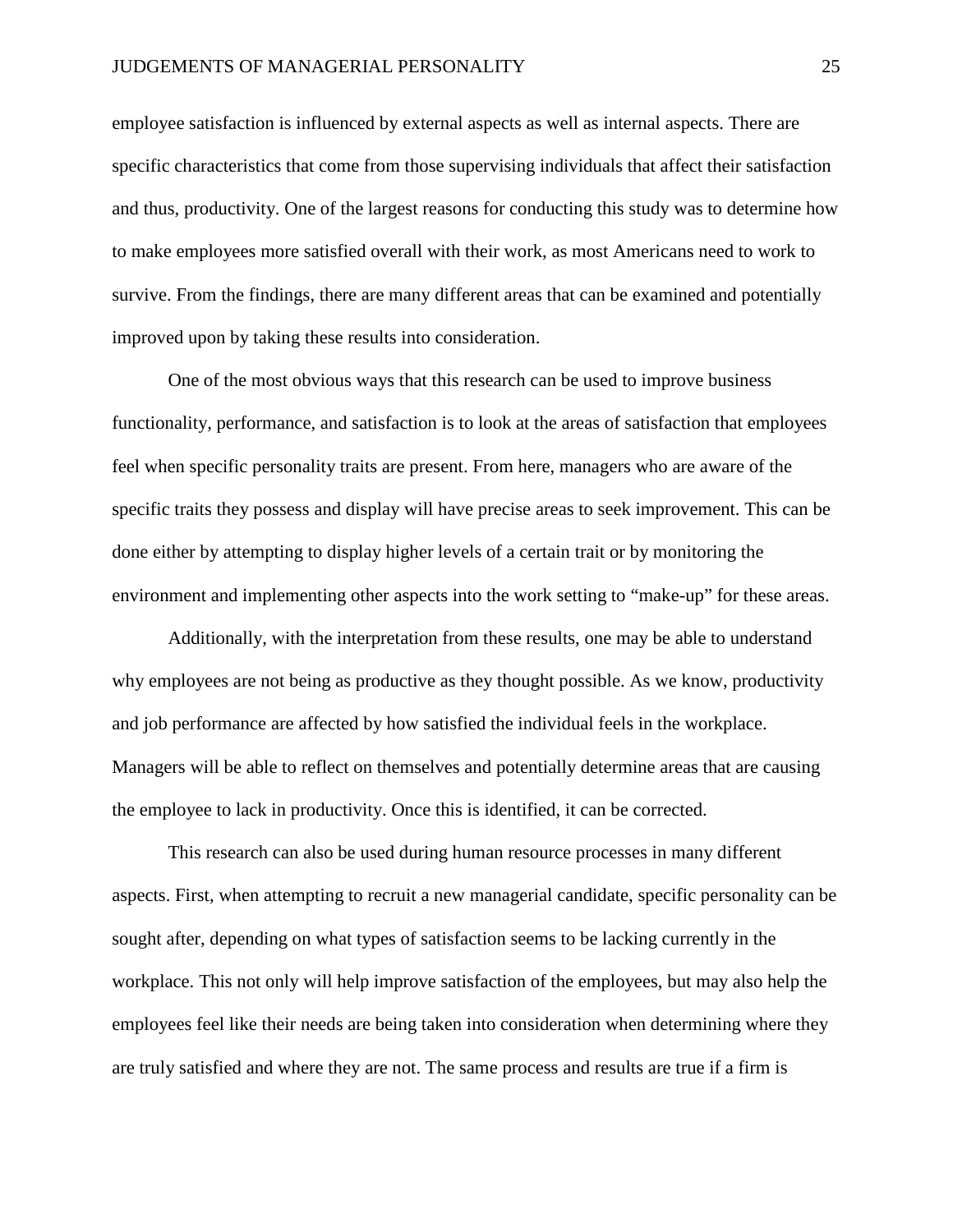looking to a consultant to improve business function. Also, when hiring new candidates in entrylevel positions, these traits can be examined and potentially taken into consideration if the company ultimately seeks to hire from within. If a firm can hire an individual already displaying certain preferred traits, it makes fostering these traits down the line less time-consuming and less-costly to the firm, as a solid background is already established.

Secondly, if an organization is looking to increase satisfaction in one or more areas, training and development can occur to provide ways of displaying desired traits more effectively. For example, we know that conflict management satisfaction has a large correlation with managerial openness to experiences. If employees provide feedback that conflict management is not being handled appropriately, human resources can provide methods and experiences that can help increase the management level of openness to experiences. If this is done in correlation with other conflict management improvement practices, it is likely that the notion will hold better in the organization once training is completed.

Another area that can be discussed with this research includes extending beyond personality types. From the data, we could see that none of the Big Five had a strong correlation with satisfaction from daily tasks, difficulty of work, or salary or hourly pay. Thus, managers know that if these are the areas which satisfaction is lacking, they need not focus on improving perceived personality, but can look elsewhere for the answer. Similarly, if the area of satisfaction has correlation with each trait, yet an employee still is not satisfied, one needs to look elsewhere for the answer. Other internal and external factors can be examined in attempting to determine influences that alter the satisfaction level of an individual. This research can provide a starting point if managers are lacking a direction to head when attempting to grow satisfaction within their workers.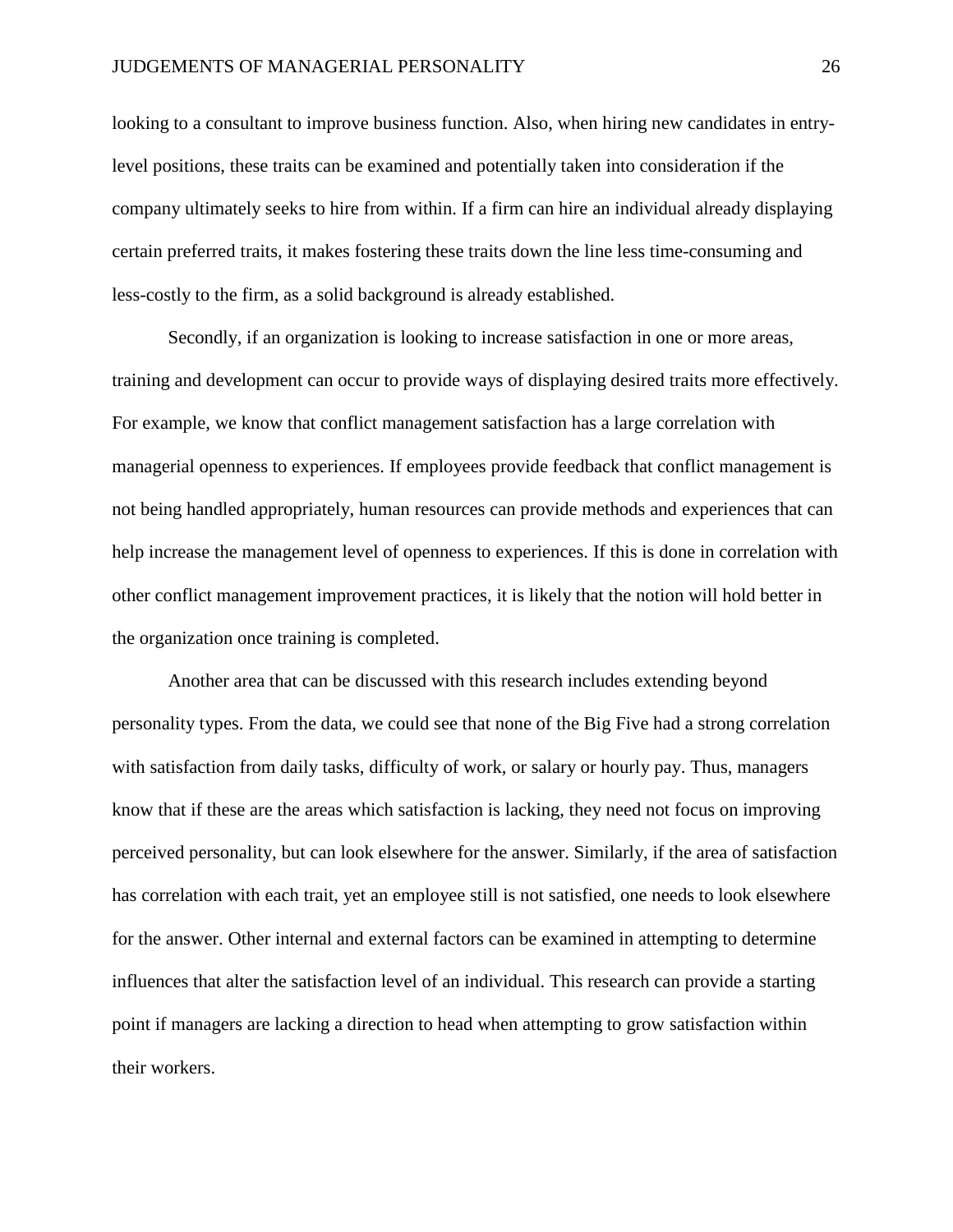#### **Limitations and Future Research**

This research does contain some limiting factors. The major limitation came from the minimal number of respondents willing to participate. Although less than 100 individuals participated in the survey, results seem promising and may have the potential to be extended across larger samples. This may have been a result of a second limitation of the study. The distribution method of the survey may have also been limiting. Not having access to many email addresses and relying on individuals to forward the message along at their will may have disrupted the potential flow of the survey and limited the number of individuals it could have reached.

Another limitation stemmed from the demographics of respondents. Many respondents reflected similar demographics as the researcher, as many are in undergraduate studies. Future research may be able to avoid this by purchasing respondents and expanding beyond peers for participates.

Additional research is also possible in this area. One of the most prevalent areas of improvement would be increasing the sample size. Although the majority of the regressions had 40-90 observations, when separated by gender, male population size ranged from 20-30. Additionally, I was not able to run regressions with samples divided by any other demographic other than gender (e.g. age, industry, education level) due to the fact that any other division yielded insignificant sample sizes. I believe that having other methods for recruiting candidates and having the survey available for a longer period of time would minimize this outcome and likely create a larger sample of respondents to work with, ultimately increasing validity of the results.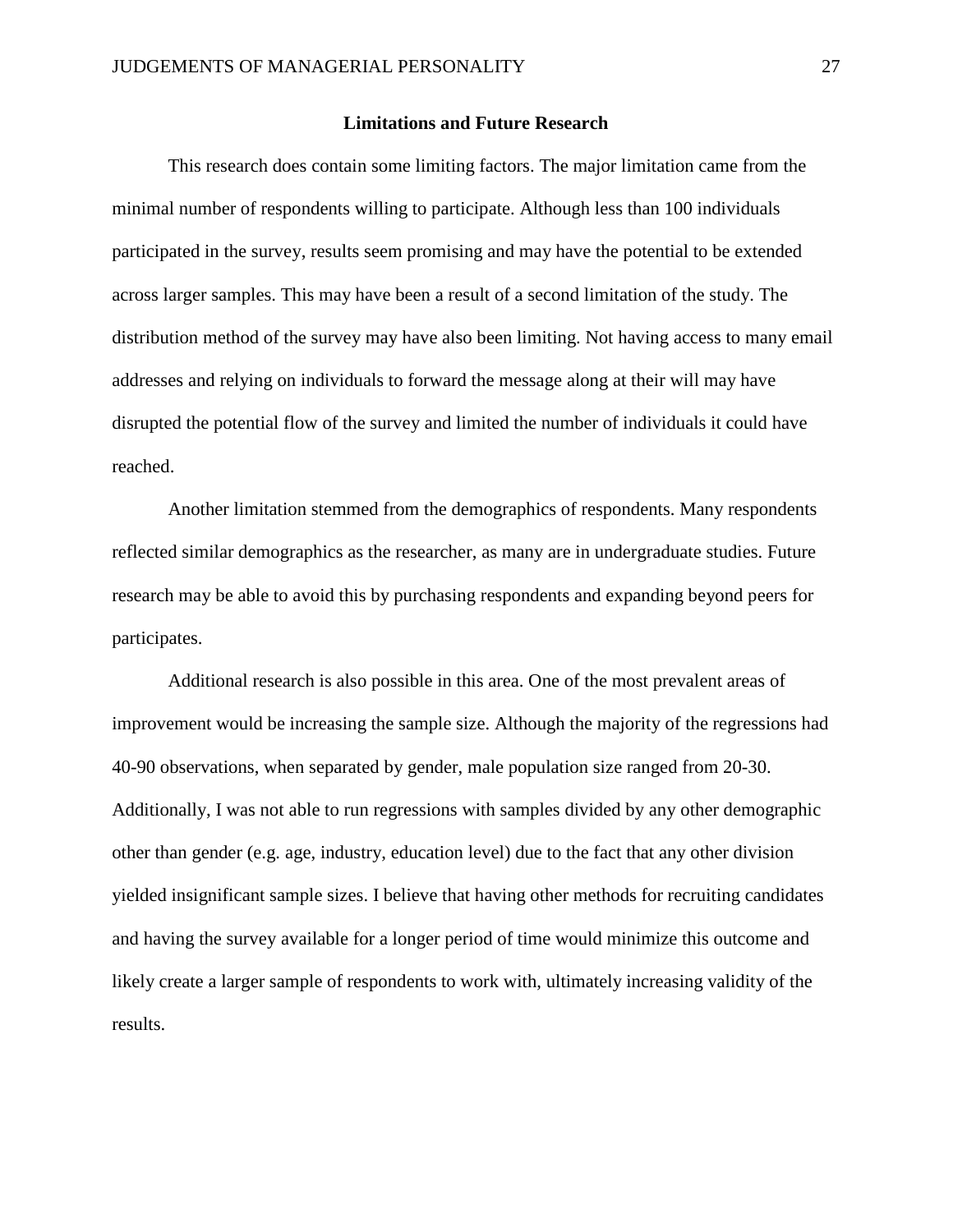Other areas of improvement include providing deeper meaning of the Big Five personality traits for analysis and potentially analyzing the same satisfaction versus other models of personality such as the Myers-Briggs Type Indicator. There is potential that the brief descriptions I chose may have altered participant responses. These hyphenated definitions were provided in the survey to ensure brevity, but may be looked at in the future to determine if each was the "best" definition to use for its respective personality trait. Inclusion of other personality indicators may ultimately help determine which is best used within the workforce and may provide more specific results for each level of satisfaction.

This research specifically avoided taking measured managerial personality into consideration and only observed perceived personality. However, firms may benefit from also determining how large this discretion is and where the discretion lays. If one is perceived very different from how he or she believes to be acting, there may be room for training and development to remedy that situation.

If one is incredibly fascinated with these findings, this study can also be extended to include more in-depth analysis of specific areas of satisfaction. In this study, it was attempted to discover if specific perceived personality types of managers affected employee job satisfaction. However, no where did this survey look at why these personality types affected satisfaction. After determining the areas of satisfaction that are largely affected by a perceived type of personality, extending this research to include detailed accounts of how the trait changes satisfaction would be beneficial. Managers would have an even-more specific way of determining how to ultimately guarantee that their employees are satisfied. They could then incorporate these actions into every day processes the organization has.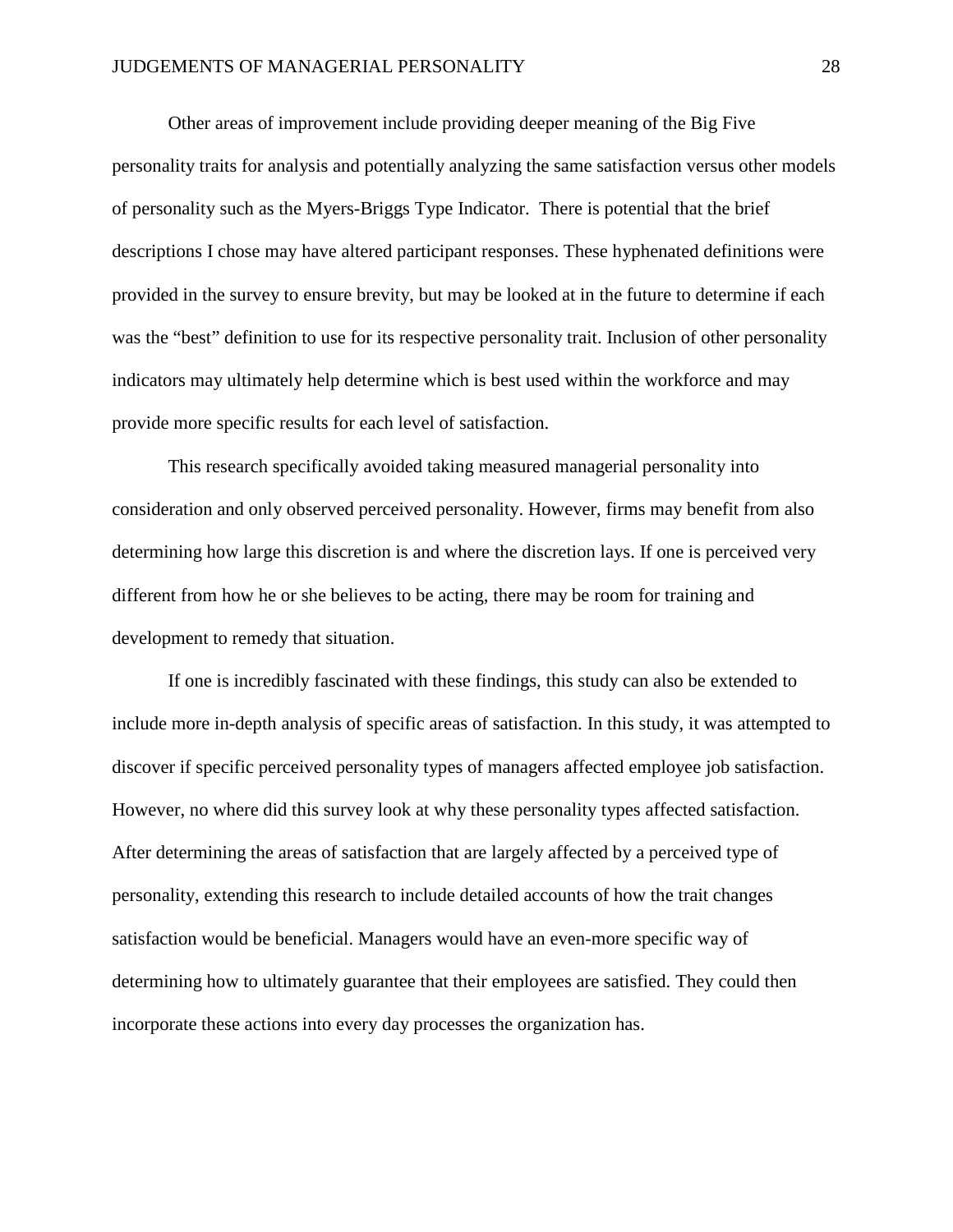#### References

- Barrick, M. R., & Mount, M. K. (1991). The big five personality dimensions and job performance: a meta‐analysis. *Personnel Psychology*, *44*(1), 1-26.
- Barrick, M. R., Stewart, G. L., Neubert, M. J., & Mount, M. K. (1998). Relating member ability and personality to work-team processes and team effectiveness. *Journal of Applied Psychology, 83*(3), 377-391.
- Boundless Management. (n.d.). *Personality*. Retrieved from <https://courses.lumenlearning.com/boundless-management/chapter/personality/>
- Choi, Y. (2013). The influence of conflict management culture on job satisfaction. *Social Behavior & Personality: An International Journal*, *41*(4), 687-692. doi:10.2224/sbp.2013.41.4.687
- Dobre, O. I. (2013). Employee motivation and organizational performance. *Journal of Management and Socio-Economic*, (1).

Funder, D. C. (2001). Personality. *Annual Review Psychol*ogy, *52*(1), 197-421.

- Funder, D. C. (2013). *The personality puzzle.* New York, NY: W.W. Norton & Company, Inc.
- Gallup. (n.d.). *Work and workplace.* Retrieved from http://news.gallup.com/poll/1720/workwork-place.aspx
- Harris, T. (2008). Using personality data to identify and develop high-potential leaders. *Talent Management*, 44-47.
- Herzberg, F. (2003). One more time: How do you motivate employees?. *Harvard Business Review, 81*(1), 87-96.
- Hogan, R. (2011a). The ambiguities of effectiveness. *Tulsa, USA: Hogan Assessment Systems*.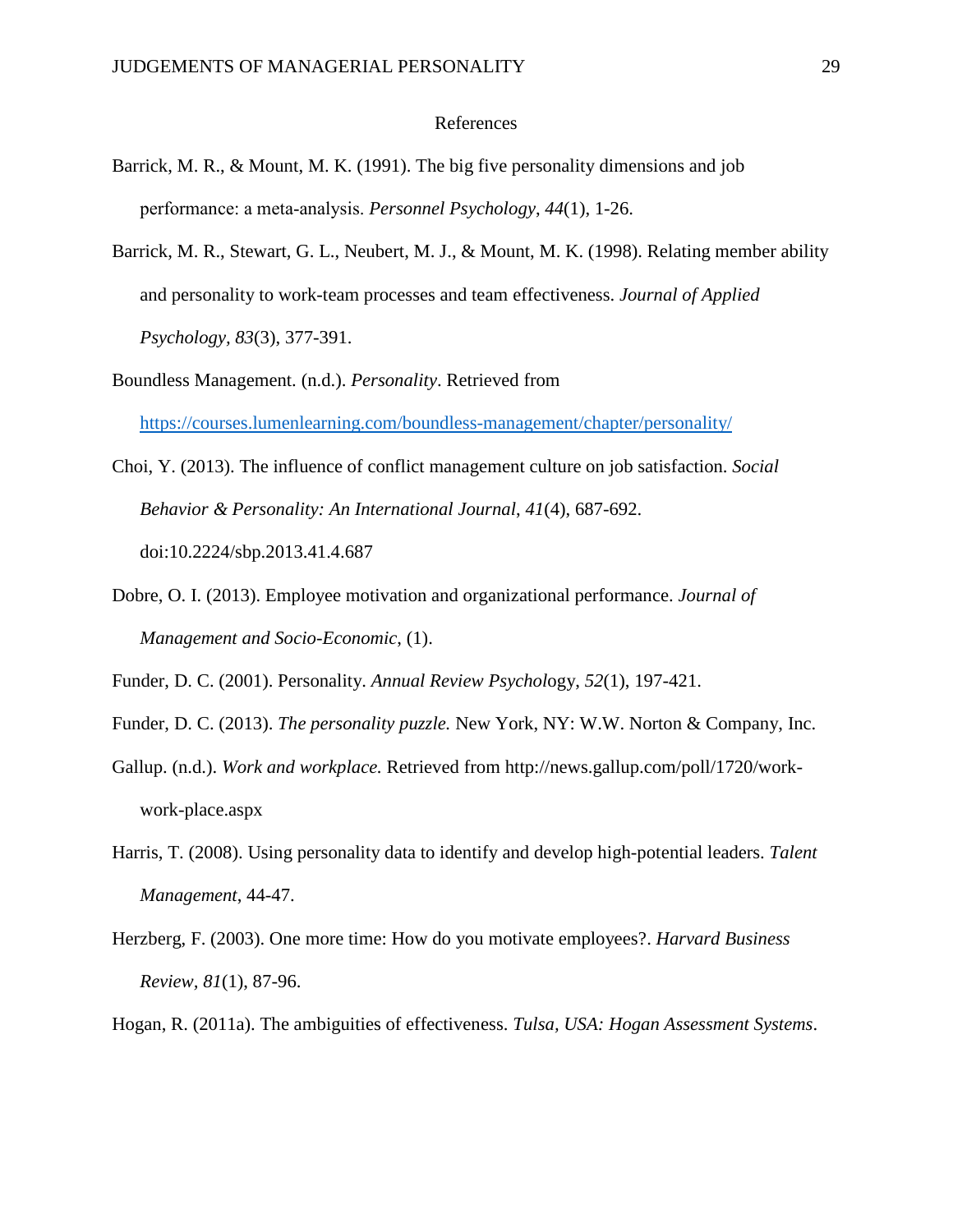- Hogan, R. (2011b). Why Freud matters. *Hogan Assessment Systems.* Retrieved from http://info.hoganassessments.com/blog/bid/109248/Why-Freud-Matters
- Hogan, R., Hogan, J., & Roberts, B. W. (1996). Personality measurement and employment decisions: Questions and answers. *American Psychologist*, *51*(5), 469.
- Ilies, R., & Judge, T. A. (2002). Understanding the dynamic relationships among personality, mood, and job satisfaction: A field experience sampling study. *Organizational Behavior and Human Decision Processes*, *89*(2), 1119-1139.
- Ilies, R., & Judge, T. A. (2004). An experience-sampling measure of job satisfaction and its relationships with affectivity, mood at work, job beliefs, and general job satisfaction. *European Journal of Work and Organizational Psychology*, *13*(3), 367-389.
- Johnson, A., Winter, P. A., Reio Jr, T. G., Thompson, H. L., & Petrosko, J. M. (2008). Managerial recruitment: the influence of personality and ideal candidate characteristics. *Journal of Management Development, 27*(6), 631-648.
- Judge, T. A., Higgins, C. A., Thoresen, C. J., & Barrick, M. R. (1999). The big five personality traits, general mental ability, and career success across the life span. *Personnel Psychology*, *52*(3), 621-652.
- Kim, S. (2002). Participative management and job satisfaction: lessons for management leadership. *Public Administration Review*, *62*(2), 231+

Krell, E. (2005, November 1). Personality counts. *HR Magazine, 50*(11), 4.

McCrae, R. R., & Costa, P. T., Jr. (1987). Validation of the five-factor model of personality across instruments and observers. *Journal of Personality and Social Psychology, 52*(1), 81- 90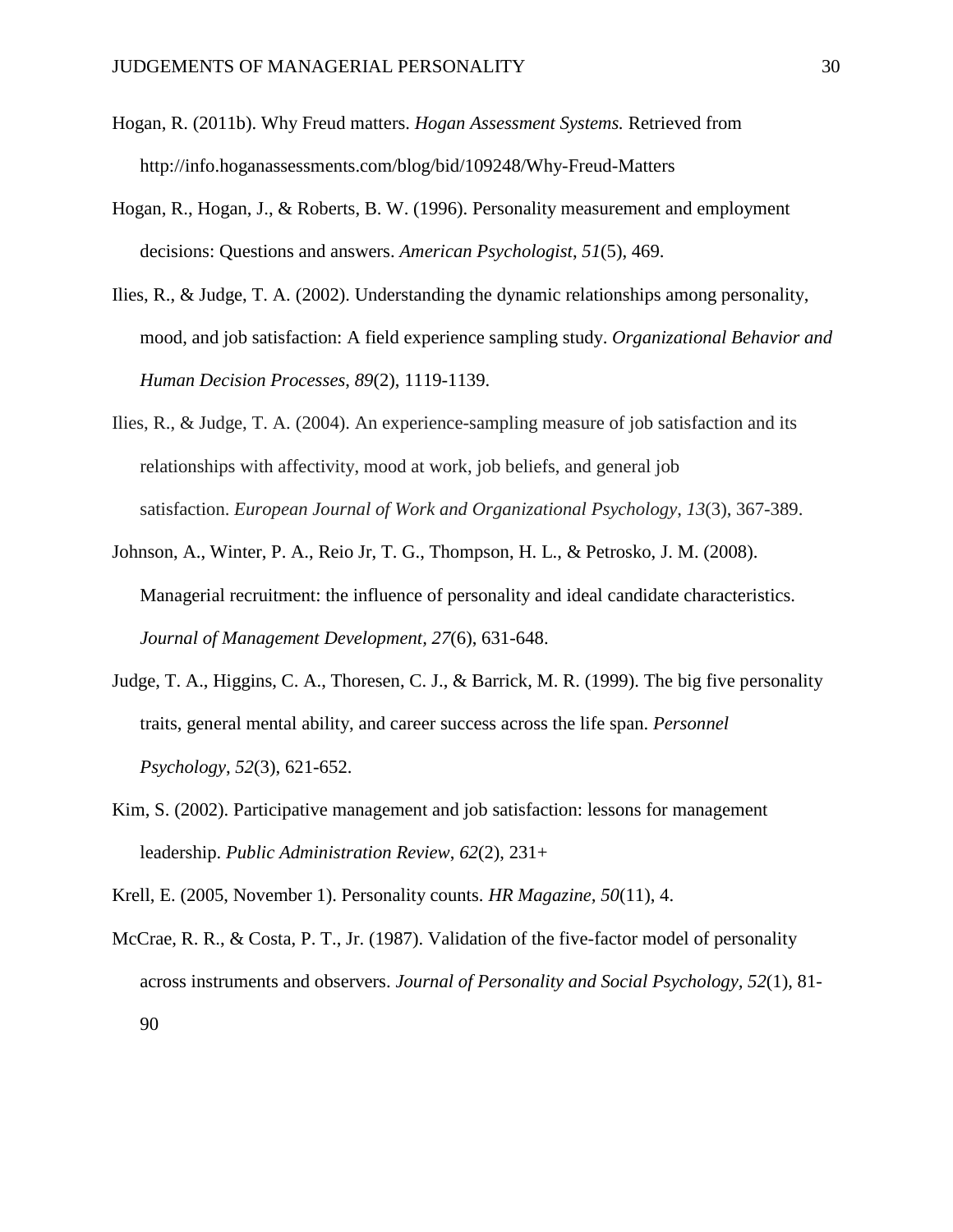- McCrae, R. R., & John, O. P. (1992). An introduction to the five-factor model and its applications. *Journal of Personality, 60*(2), 175-215.
- Miller, D., & Toulouse, J. M. (1986). Chief executive personality and corporate strategy and structure in small firms. *Management Science*, *32*(11), 1389-1409.
- Morgeson, F. P., Reider, M. H., & Campion, M. A. (2005). Selecting individuals in team settings: The importance of social skills, personality characteristics, and teamwork knowledge. *Personnel Psychology*, *58*(3), 583-611.
- Neuman, K. D. (2014). The effect of job characteristics on job satisfaction in the United States and China. *Journal of Economics and Economic Education Research*, *15*(2), 121-142.
- Thomas, A. J. P. A. W. Managerial recruitment: the influence of personality and ideal candidate characteristics Alonzo Johnson Paul A. Winter Thomas G. Reio Jr Henry L. Thompson Joseph M. Petrosko. *Management*, *27*(6), 631-648.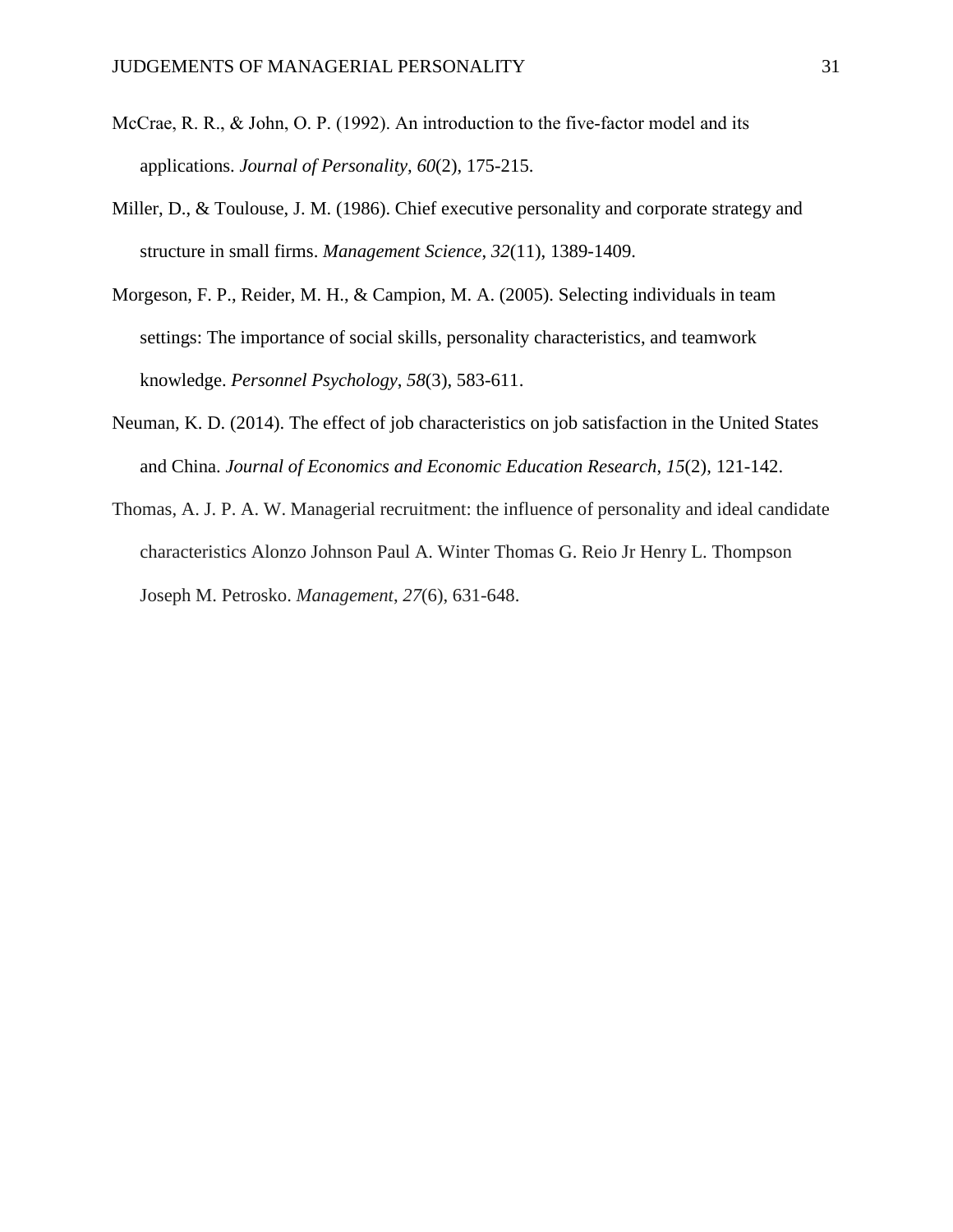# Appendix A Survey Given to Participants

#### Perceived Personality Types

Q1 You are invited to participate in a research study to determine the degree of correlation between perceived personality types of direct supervisors and employee job satisfaction. Demographic questions will be included in the survey. You will be asked to complete the survey to the best of your ability. Your participation in the study should last no more than 10 minutes, is completely voluntary, and you may discontinue your participation in the survey at any time without incurring any penalty. You are also free to decline to answer any questions that make you uncomfortable. There are no foreseeable risks associated with your participation in the survey and your identity will not be tied to the results in any way. Identifiable information will not be included on the questionnaire, the written work, or any materials used in this study. You may feel pressured to complete this survey due to your relationship with with investigator(s), but please be assured that under no circumstances are you required to participate or complete the survey. If the data should be published, your identity will not be revealed. Individually, you may not benefit personally by participating in this study. The Department of Psychology, the University Institutional Review Board, Assistant Professor Todd Harris (617- 290-5686), or Investigator Makenzi Astore (413-822-1857) may inspect your records. Absolute confidentiality cannot be guaranteed, but will be upheld to the extent permitted by law. If you have any questions about this study, please feel free to call the investigators listed below. If you have any questions about your rights as a research subject, you may call the University Institutional Review Board office (508-531-1242) and will be given an opportunity to discuss any questions in confidence, with a member of the committee. This is an independent committee composed of faculty and staff of Bridgewater State University and its affiliates, as well as lay members of the community not connected with the institution. The committee has reviewed this study.The survey will cease to collect information once 200 responses are collected.Note: You must be at least 18 years of age to participate in this survey and be employed to some degree.If you agree to participate, and are of age, please choose the option below that will allow you to continue to the survey. You will have the option to refuse to answer individual questions and may change your mind and leave the study at any time without penalty. Investigators: Makenzi Astore Dr. Todd Harris

M1astore@student.bridgew.edu T3harris@bridgew.edu 413-822-

1857 617-290-5686

 $\bigcirc$  I have read the Consent Letter, meet the requirements, and agree to complete this survey (1)

 $\bigcirc$  I do not agree to complete this survey (2)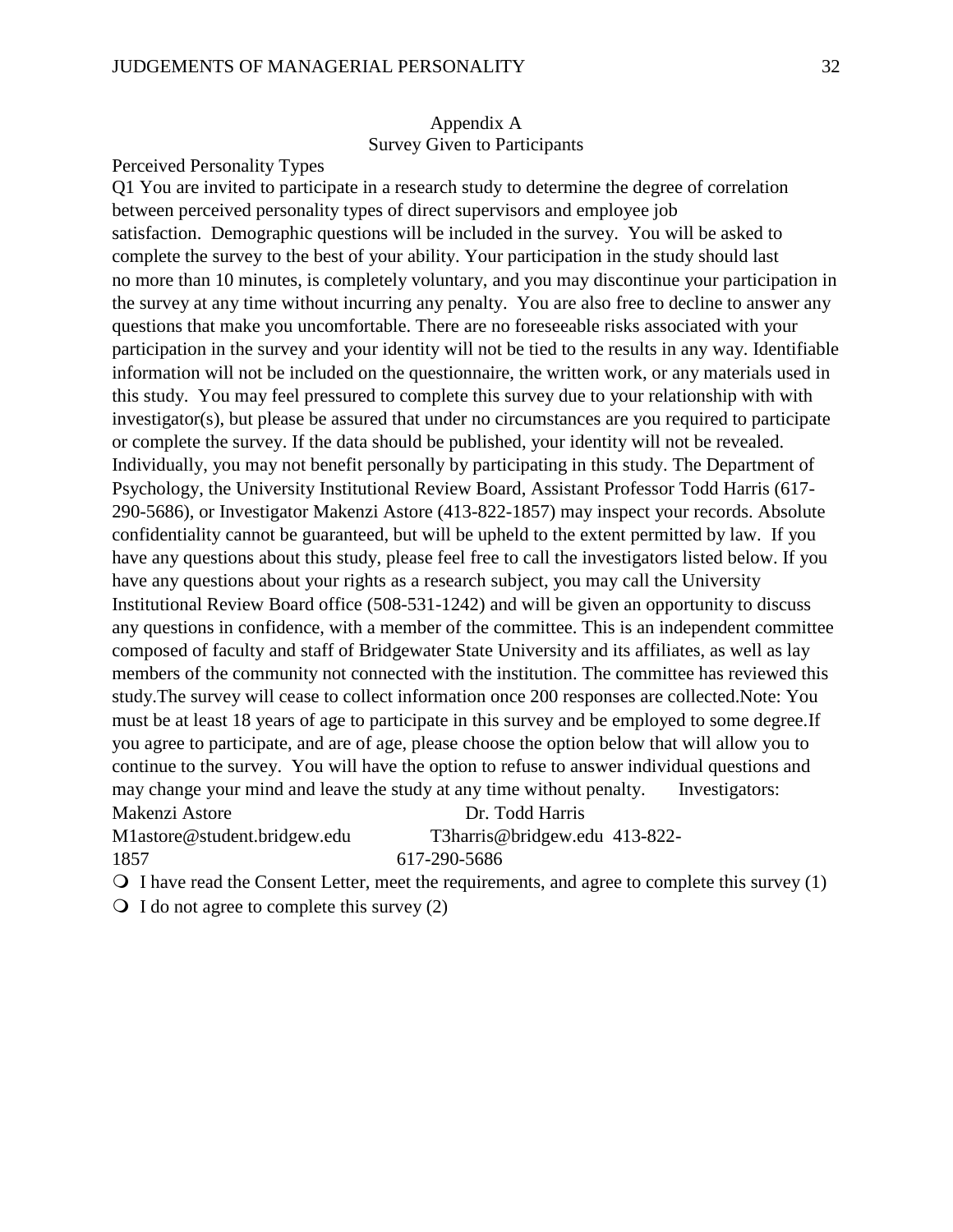Display This Question:

If You are invited to participate in a research study designed to gather information in attempt to determine the degree of correlation between perceived personality types of direct supervisors end emp... I do not agree to complete this survey Is Selected

Q5 Thank you. You may close the webpage.

Condition: Thank you. You may close th... Is Displayed. Skip To: End of Survey.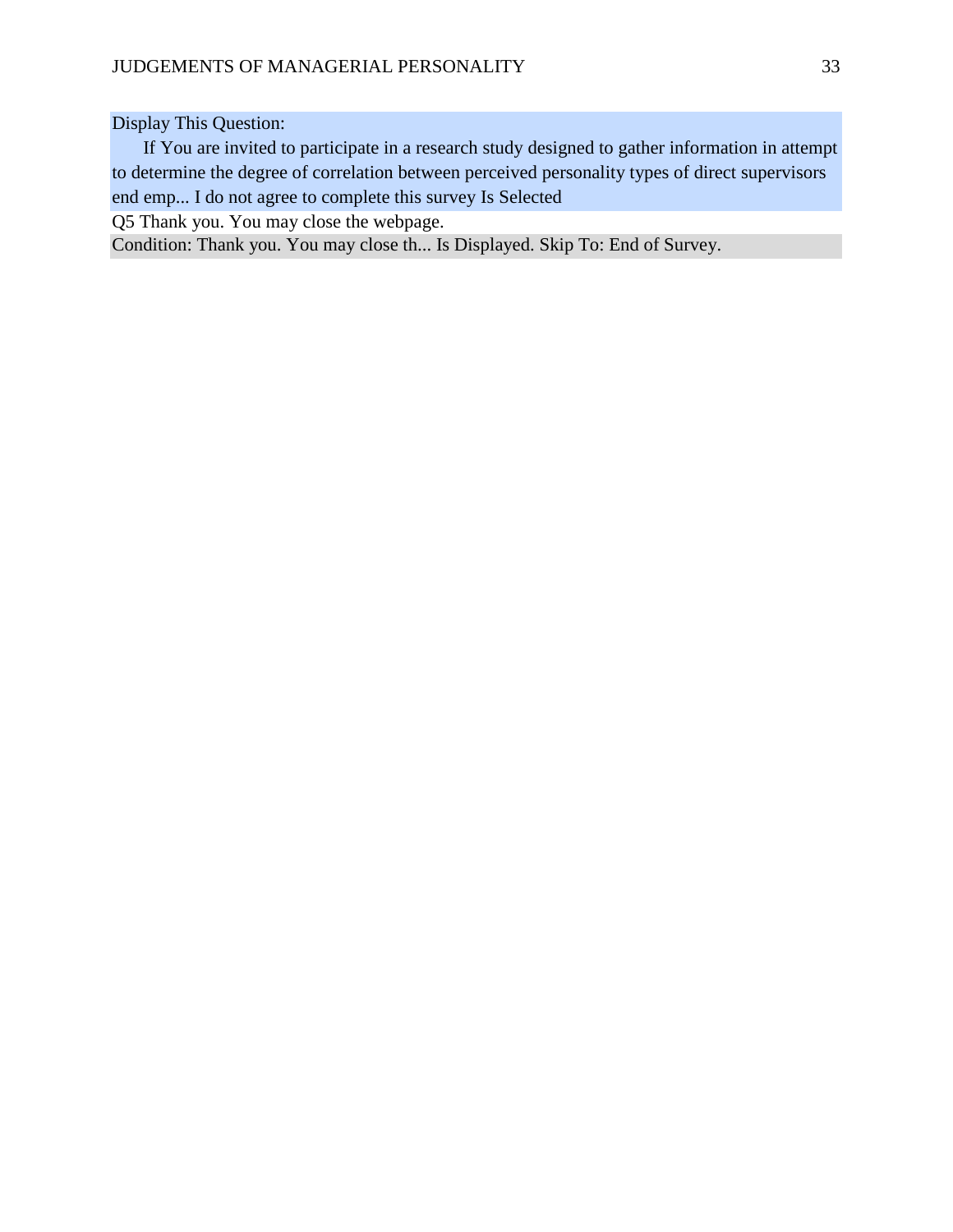Q6 Demographic Information:

Q2 My age is:

- $Q$  18-24 (1)
- $Q$  25-34 (2)
- $\bigcirc$  35-44 (3)
- $\textbf{Q}$  45-54 (4)
- $\textcircled{1}$  55-64 (5)
- $\overline{O}$  65 or over (6)

Q3 What is your gender identity?Gender identity refers to a deeply held sense of being a man, woman, both, neither, or a combination therein. Gender identity is different from sexual orientation and may or may not be the same as the sex you were assigned at birth.

- $\overline{Q}$  Agender (1)
- Female/woman, not transgender (2)
- $\overline{Q}$  Genderqueer or gender fluid (3)
- $\overline{Q}$  Male/man, not transgender (4)
- $\overline{Q}$  Questioning or unsure (5)
- $\overline{O}$  Trans man (6)
- $\overline{O}$  Trans woman (7)
- A gender category/identity not listed (9)
- $\overline{O}$  Prefer not to disclose (8)

Q30 If you chose, "A gender category/identity not listed," please specify:

Q4 What is the highest level of education completed?

- $\overline{O}$  No High School Degree (1)
- O High School Degree (2)
- $\bigcirc$  Some College (3)
- Associate's Degree (4)
- O Bachelor's Degree (5)
- O Master's Degree (6)
- O Doctorate Degree (7)

Q29 If you have multiple jobs, please answer the rest of the survey questions based on the job where you spend the most time.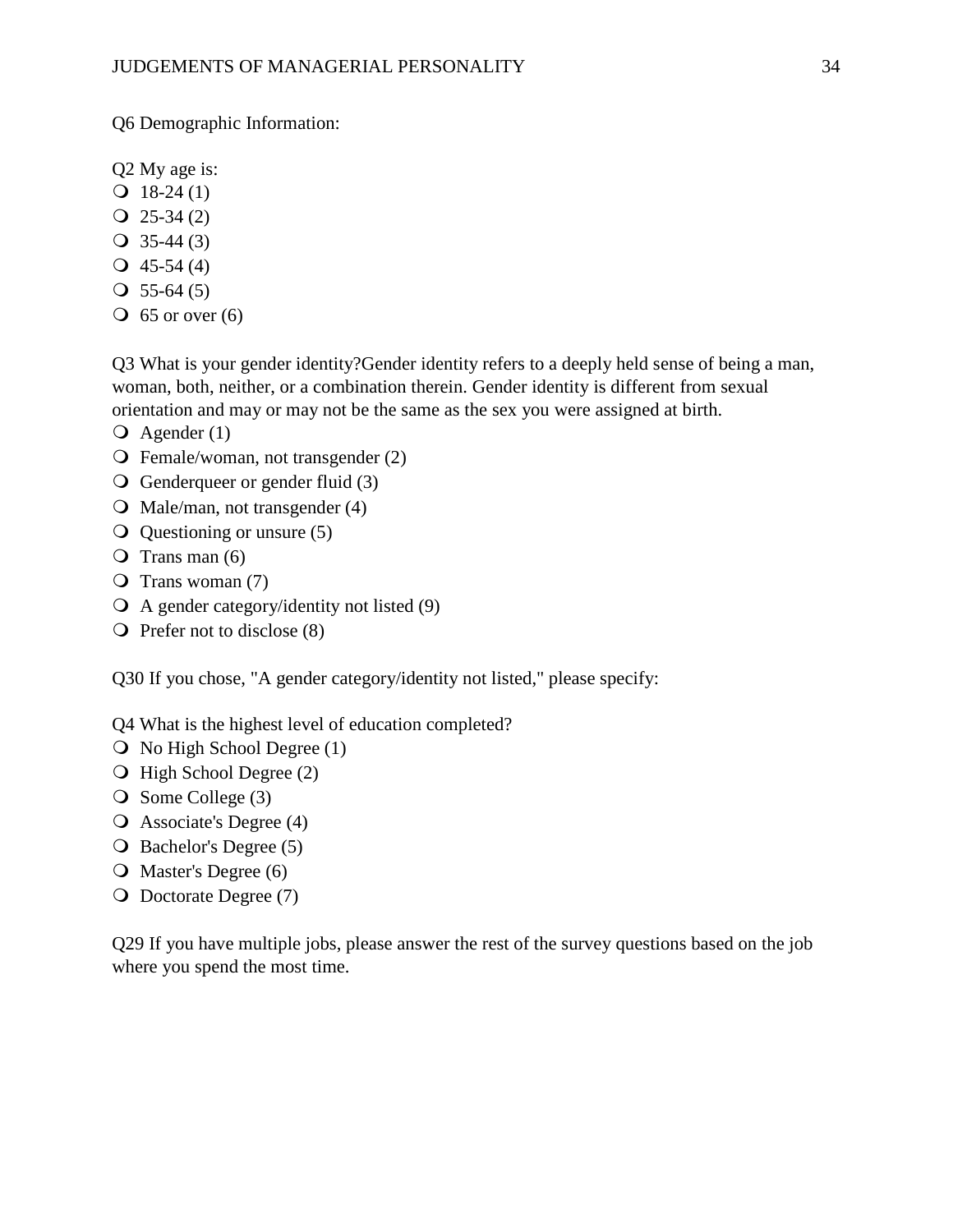Q27 What industry do you work in?

- $\overline{Q}$  Agriculture, forestry, fishing, and hunting (1)
- Mining, quarrying, and oil and gas extraction (2)
- $\overline{Q}$  Construction (3)
- $\bigcirc$  Manufacturing (4)
- Wholesale and retail trade (5)
- $\overline{Q}$  Transportation and utilities (6)
- $\bigcirc$  Information (7)
- $\overline{O}$  Financial activities (8)
- $\overline{Q}$  Professional and business services (9)
- Education and health services (10)
- $\overline{Q}$  Leisure and hospitality (11)
- O Other services (12)
- $\overline{Q}$  Public Administration (13)
- $\overline{O}$  Do not know (14)

Q7 How long have you been in your current employment position?

- $\overline{Q}$  Less than 1 year (1)
- $\overline{O}$  1-3 years (2)
- 4-6 years (3)
- 7-10 years (4)
- $\bigcirc$  More than 10 years (5)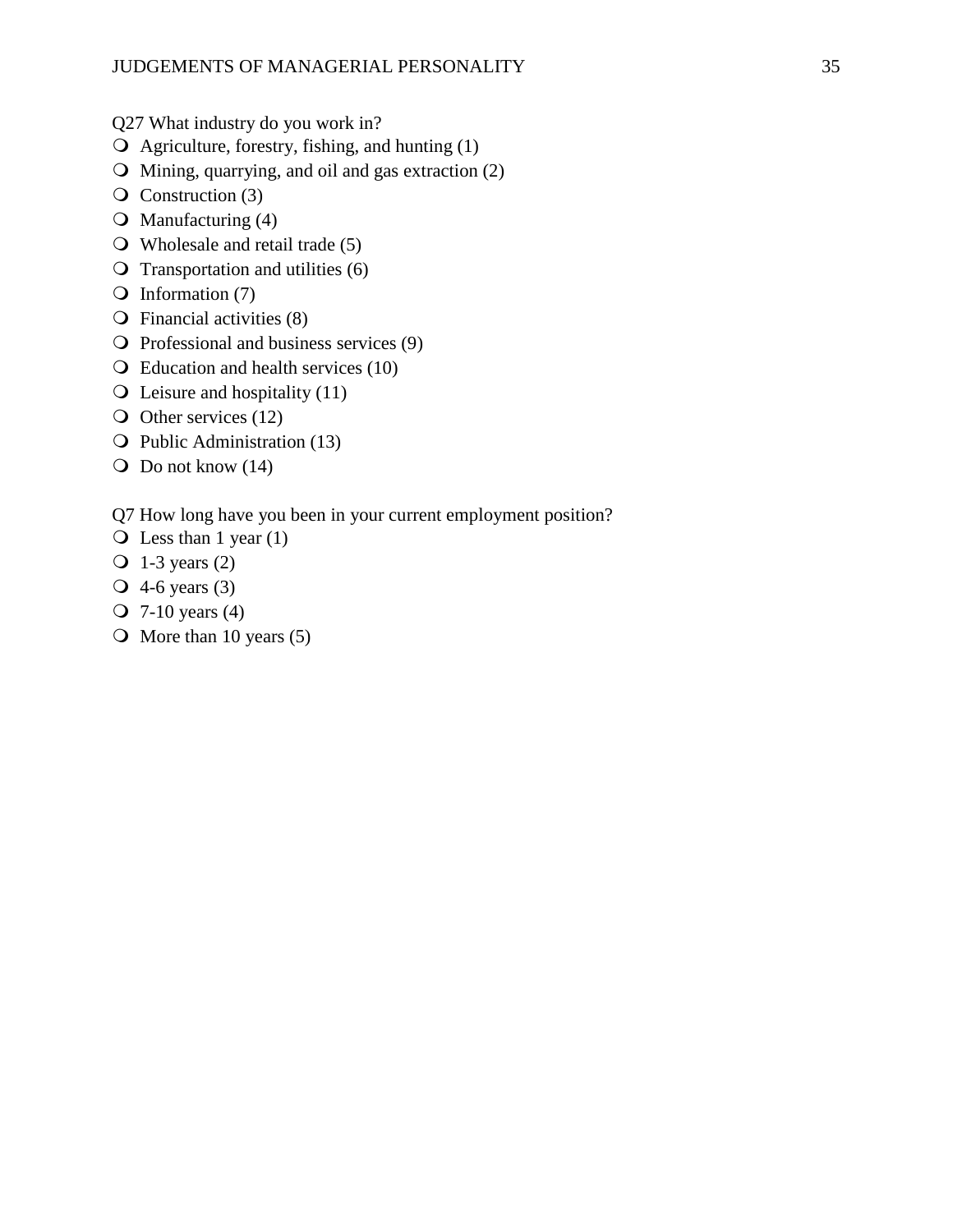Q12 Job satisfaction:

Q8 Generally speaking, how satisfied are you overall with your employment?

- $\overline{O}$  Extremely satisfied (1)
- $\overline{O}$  Somewhat satisfied (2)
- $\Omega$  Neither satisfied nor dissatisfied (3)
- $\overline{O}$  Somewhat dissatisfied (4)
- Extremely dissatisfied (5)

Q9 Generally speaking, how satisfied are you with the culture at your place of employment?

- $\overline{O}$  Extremely satisfied (1)
- $\bigcirc$  Somewhat satisfied (2)
- $\overline{O}$  Neither satisfied nor dissatisfied (3)
- $\bigcirc$  Somewhat dissatisfied (4)
- $\overline{Q}$  Extremely dissatisfied (5)

Q10 Generally speaking, how satisfied are you with your co-workers at your place of employment?

- $\overline{Q}$  Extremely satisfied (1)
- $\overline{O}$  Somewhat satisfied (2)
- $\overline{Q}$  Neither satisfied nor dissatisfied (3)
- $\overline{O}$  Somewhat dissatisfied (4)
- Extremely dissatisfied (5)

Q16 Generally speaking, how satisfied are you with your daily tasks at your place of employment?

- $\overline{O}$  Extremely satisfied (1)
- $\overline{O}$  Somewhat satisfied (2)
- $\bigcirc$  Neither satisfied nor dissatisfied (3)
- $\overline{O}$  Somewhat dissatisfied (4)
- Extremely dissatisfied (5)

Q11 Generally speaking, how satisfied are you with the level of difficulty of your work at your place of employment?

- $\overline{O}$  Extremely satisfied (1)
- $\bigcirc$  Somewhat satisfied (2)
- $\overline{Q}$  Neither satisfied nor dissatisfied (3)
- $\overline{O}$  Somewhat dissatisfied (4)
- $\overline{Q}$  Extremely dissatisfied (5)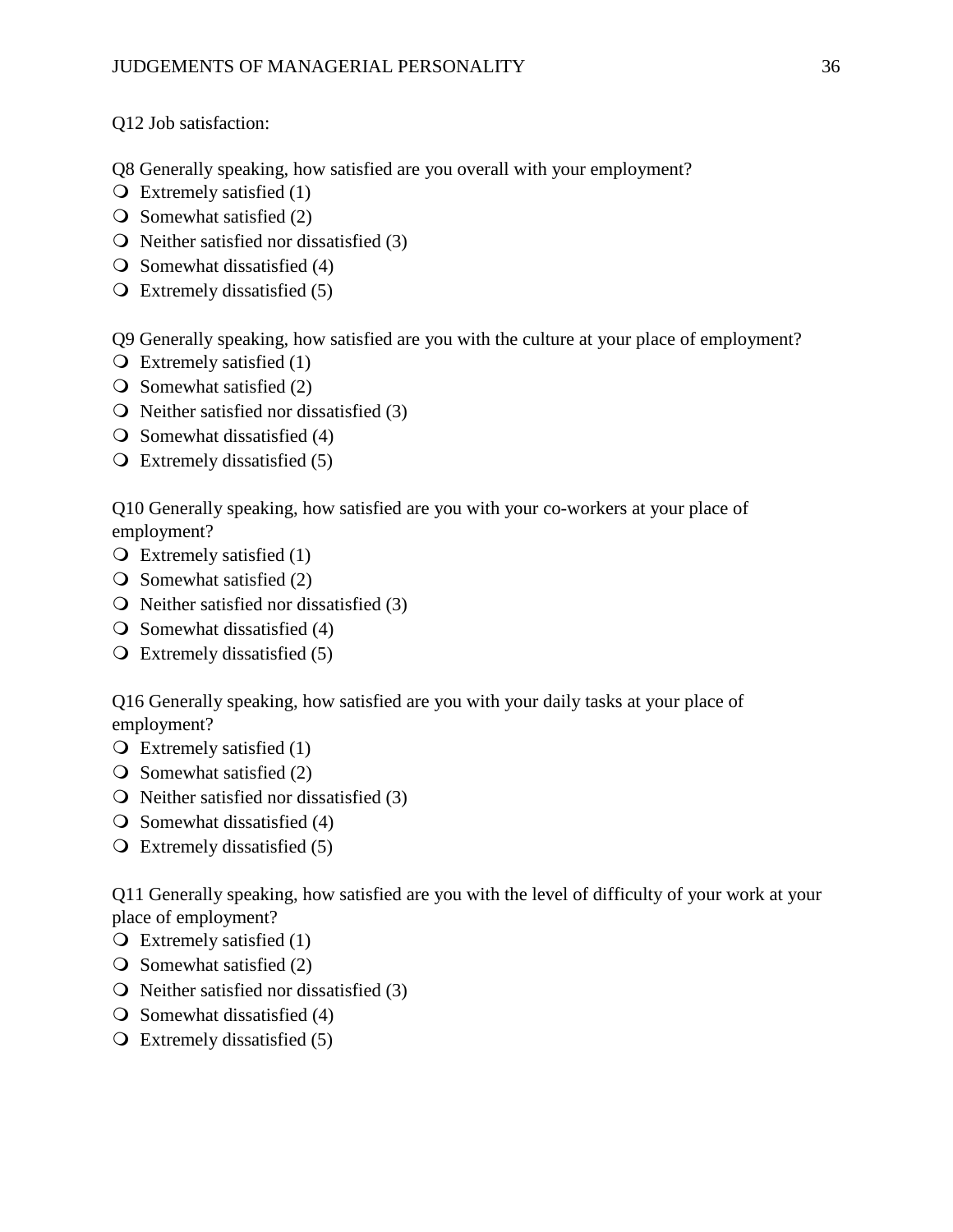Q13 Generally speaking, how satisfied are you with your salary/hourly pay in correlation to your job's tasks at your place of employment?

- $\overline{O}$  Extremely satisfied (1)
- $\bigcirc$  Somewhat satisfied (2)
- $\overline{O}$  Neither satisfied nor dissatisfied (3)
- $\overline{O}$  Somewhat dissatisfied (4)
- $\overline{Q}$  Extremely dissatisfied (5)

Q14 Generally speaking, how satisfied are you of the level of autonomy you have at your place of employment?

- $\overline{O}$  Extremely satisfied (1)
- $\bigcirc$  Somewhat satisfied (2)
- $\overline{O}$  Neither satisfied nor dissatisfied (3)
- $\overline{O}$  Somewhat dissatisfied (4)
- $\overline{Q}$  Extremely dissatisfied (5)

Q17 Generally speaking, how satisfied are you of the level of personal safety you have at your place of employment?

- $\overline{O}$  Extremely satisfied (1)
- $\overline{O}$  Somewhat satisfied (2)
- $\overline{Q}$  Neither satisfied nor dissatisfied (3)
- $\overline{O}$  Somewhat dissatisfied (4)
- $\overline{Q}$  Extremely dissatisfied (5)

Q18 Generally speaking, how satisfied are you with the level of appreciation you receive from your supervisor at your place of employment?

- $\overline{Q}$  Extremely satisfied (1)
- $\overline{O}$  Somewhat satisfied (2)
- $\overline{Q}$  Neither satisfied nor dissatisfied (3)
- $\overline{O}$  Somewhat dissatisfied (4)
- Extremely dissatisfied (5)

Q31 Generally speaking, how satisfied are you with the conflict management displayed at your place of employment?

- $\overline{O}$  Extremely satisfied (1)
- $\overline{O}$  Somewhat satisfied (2)
- $\overline{Q}$  Neither satisfied nor dissatisfied (3)
- $\overline{O}$  Somewhat dissatisfied (4)
- $\overline{Q}$  Extremely dissatisfied (5)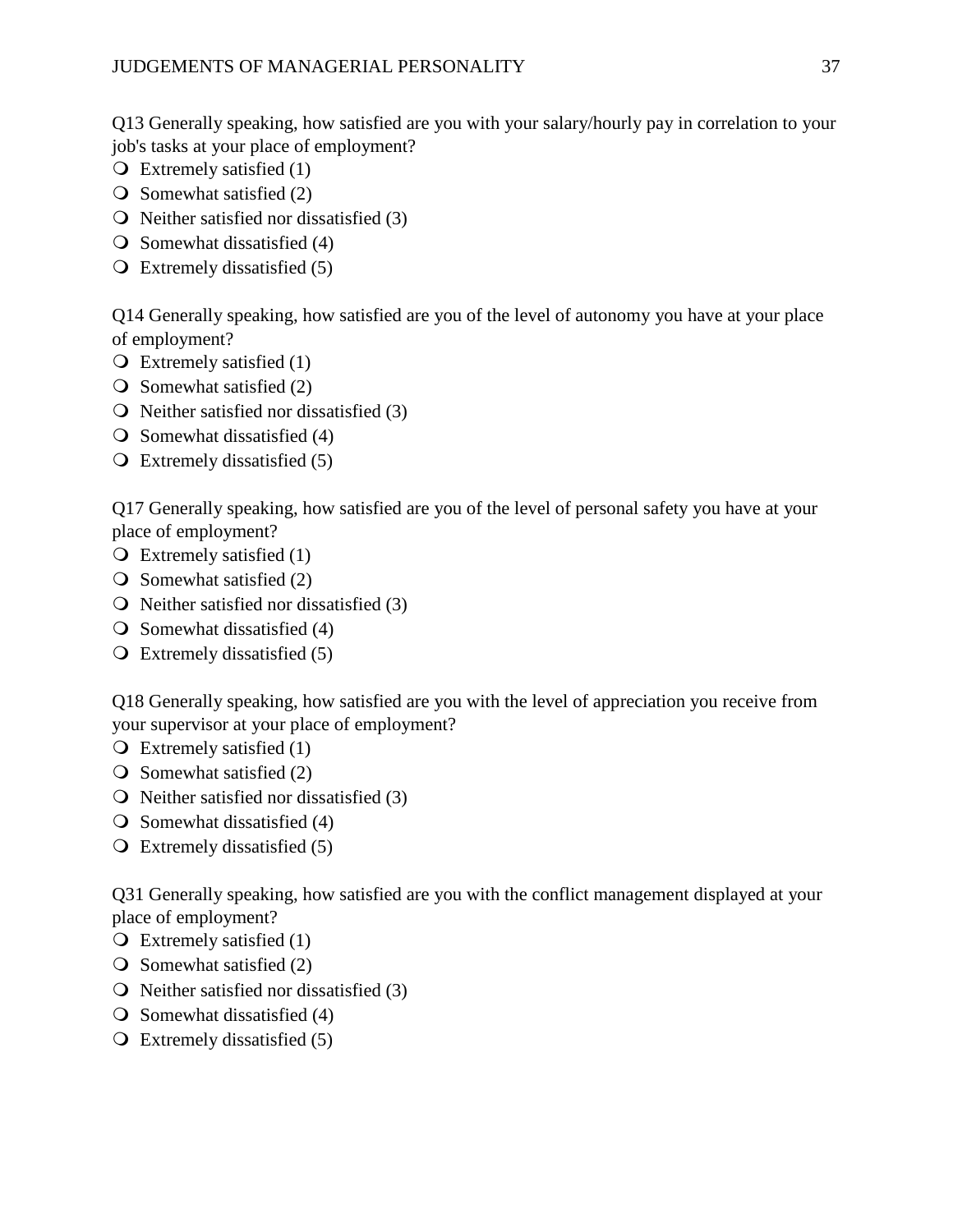Q19 Generally speaking, how satisfied are you with the working conditions at your place of employment?

- $\overline{Q}$  Extremely satisfied (1)
- $\bigcirc$  Somewhat satisfied (2)
- $\bigcirc$  Neither satisfied nor dissatisfied (3)
- $\overline{O}$  Somewhat dissatisfied (4)
- $\overline{Q}$  Extremely dissatisfied (5)

Q15 Generally speaking, how satisfied are you with the level of communication at your place of employment?

- $\overline{Q}$  Extremely satisfied (1)
- $\bigcirc$  Somewhat satisfied (2)
- $\overline{O}$  Neither satisfied nor dissatisfied (3)
- $\overline{O}$  Somewhat dissatisfied (4)
- $\overline{Q}$  Extremely dissatisfied (5)

Q28 Generally speaking, how satisfied are you with the level of job security you have at your place of employment?

- $\overline{O}$  Extremely satisfied (1)
- $\overline{O}$  Somewhat satisfied (2)
- $\overline{Q}$  Neither satisfied nor dissatisfied (3)
- $\overline{O}$  Somewhat dissatisfied (4)
- Extremely dissatisfied (5)

Q21 For each of the following personality traits, please rate on a scale of 1-5 the level to which your supervisor displays each trait. Higher scores indicate more of the trait; lower scores indicate less of the trait.

Q22 Openness to Experiences describes an individual's level of curiosity, creativity, and urge for variety. On a scale of 1-5, how open to experiences is your supervisor? \_\_\_\_\_\_ Openness (1)

Q23 Conscientiousness describes an individual's tendency to aim for high achievements, show self-discipline, and utilize planning and organization. On a scale of 1-5, how conscientious is your supervisor?

\_\_\_\_\_\_ Conscientiousness (1)

Q24 Extroversion describes an individual's tendency to seek stimulation from others. Extroverts tend to be assertive and talkative. On a scale of 1-5, how extroverted is your supervisor?

Extroversion (1)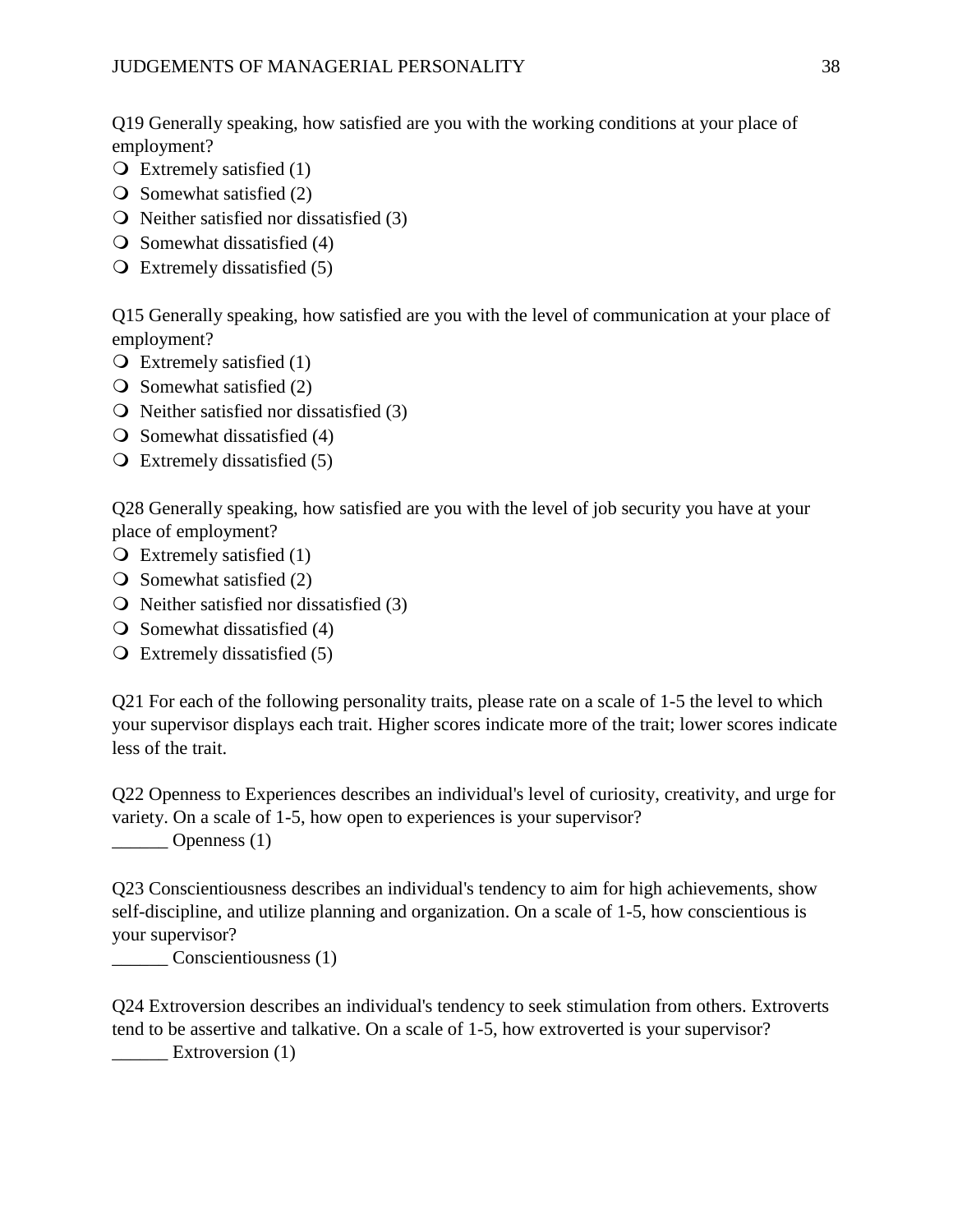# JUDGEMENTS OF MANAGERIAL PERSONALITY 39

Q25 Agreeableness describes an individual's tendency to be cooperative and trusting of others. On a scale of 1-5, how agreeable is your supervisor? **\_\_\_\_\_\_** Agreeableness (1)

Q26 Emotional Stability describes an individual's tendency to experience pleasant emotions and control impulses. On a scale of 1-5, how emotionally stable is your supervisor? **Emotional Stability (1)** 

# References for Survey

Boundless Management. (n.d.). *Personality*. Retrieved from

<https://courses.lumenlearning.com/boundless-management/chapter/personality/>

Bureau of Labor Statistics. (2017). *Household data: Employed persons by detailed industry and* 

*age* [Data file]. Retrieved from<https://www.bls.gov/cps/cpsaat18b.htm>

\*Gender Identity Question wording provided by BSU staff Lisa Forest, Director, GLBTA Pride Center\*